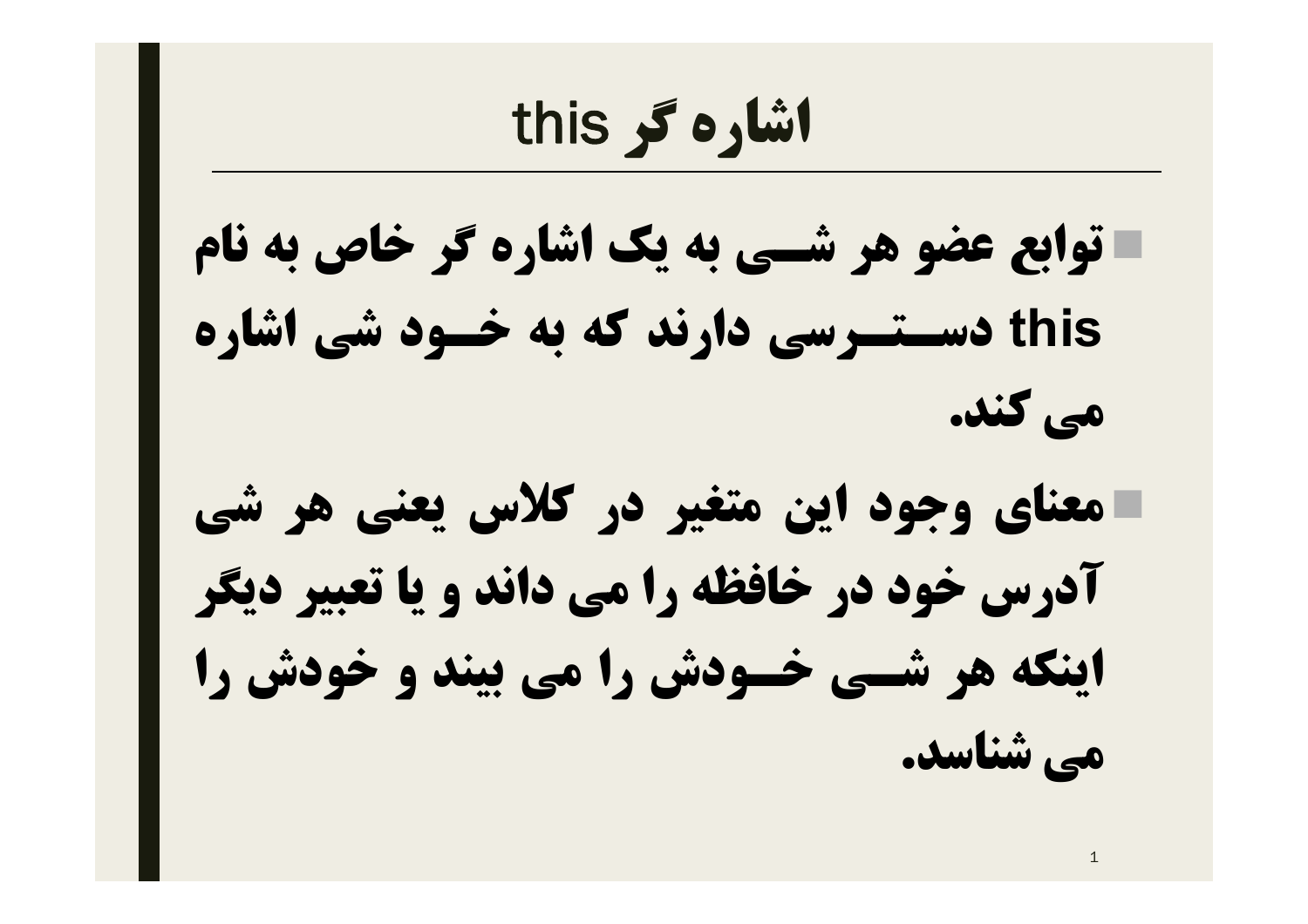# **مثالی اشاره گر** this

```
class where
 {
  private:
     char charArr[10];
   public:
void reveal()
{
    cout<< "\nMy object's address is:"<<this;
}
};
```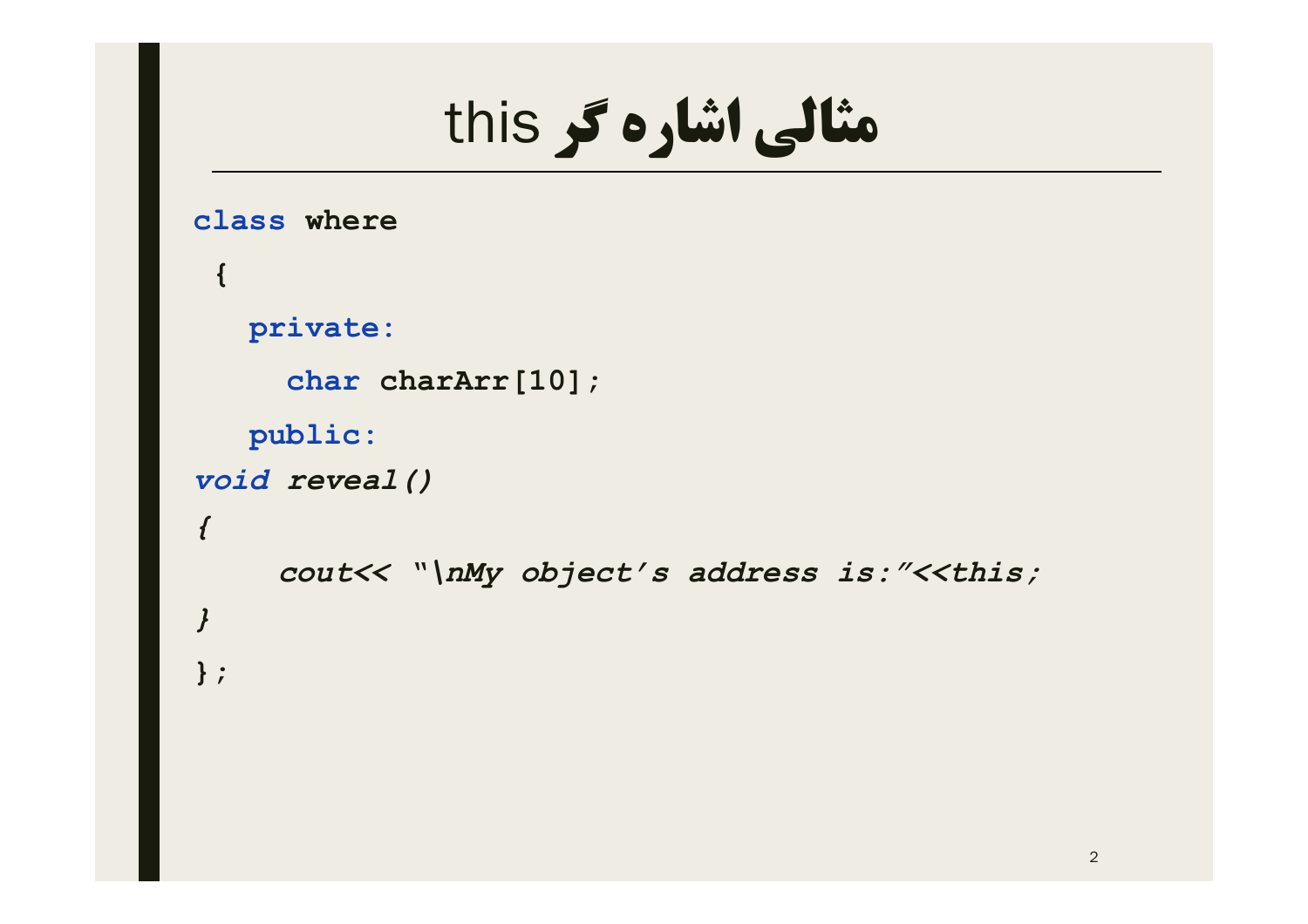# **مثالی اشاره گر** this

```
void main()
```

```
{
```
**}**

**where w1,w2; w1.reveal(); w2.reveal(); cout <<"w1 Address is "<<&w1; cout <<"w2 Address is "<<&w2;**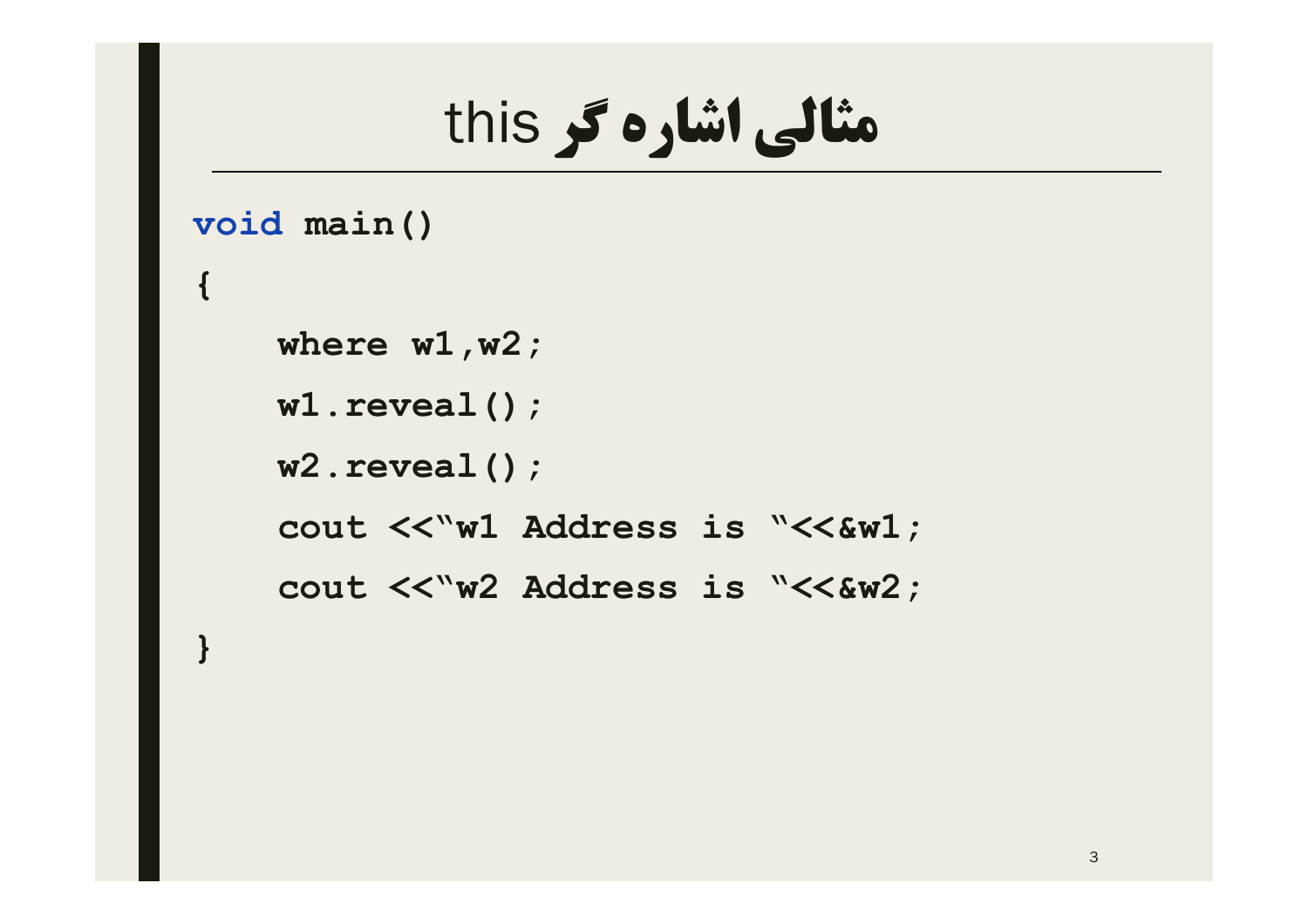# **کاربردهاي دیگر اشاره گر this**

- **یکی از پرکاربردترین کاربردها زمانی است که می خواهیم خروجی یک تابع عضو خود شی و یا آدرس خود شی باشد.**
- **کاربرد دیگر زمانی است که می خواهیم خود شی را به عنوان آرگومان یک تابع ارسال نماییم**
- **فرض کنید تابعی داریم که یک شی را گرفته و اطلاعات آن را نمایش دهد. ما می خواهیم همین تابع نمایش دادن بصورت یک تابع عضو کلاس نیز باشد. براي استفاده از تابع موجود می توانیم از اشاره گر this استفاده نماییم.**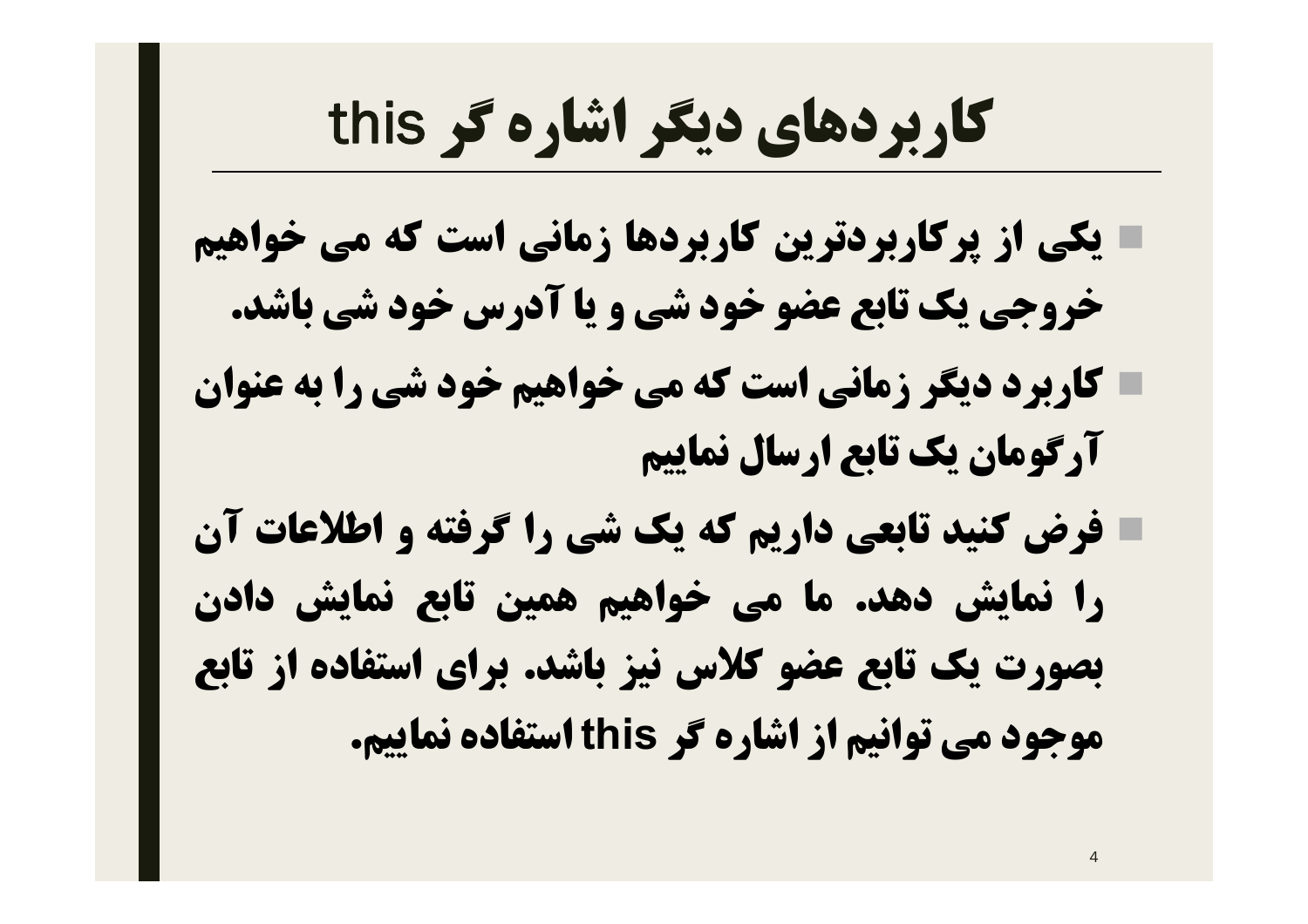# **فصل سوم وراثت (Inheritance(**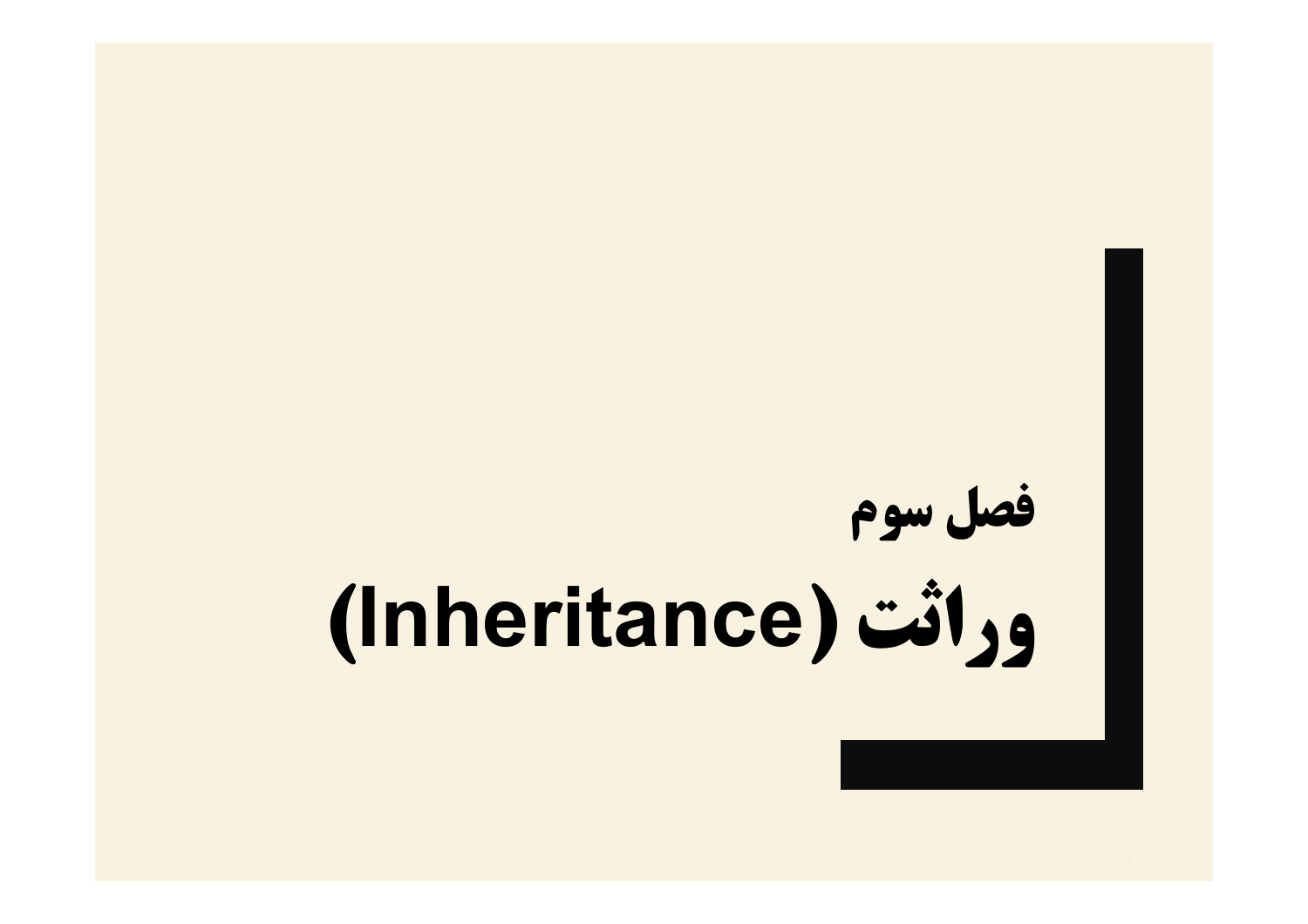**وراثت - مقدمه**

**تعریف:**

- **فرایند ایجاد کلاس هاي جدید(مشتق) از کلاس موجود(پایه) است.**
	- **ویژگی ها:**
- **کلاس مشتق شده تمام توانایی هاي کلاس پـایه را به ارث می برد اما می تواند اعضاي دیگري نیز داشته باشد.**
	- **کلاس پایه بدون تغییر باقی می ماند.**
	- **صرفه جویی در وقت و افزایش اطمینان برنامه**
	- **قابلیت استفاده مجدد در توزیع آسان کتابخانه هاي کلاس**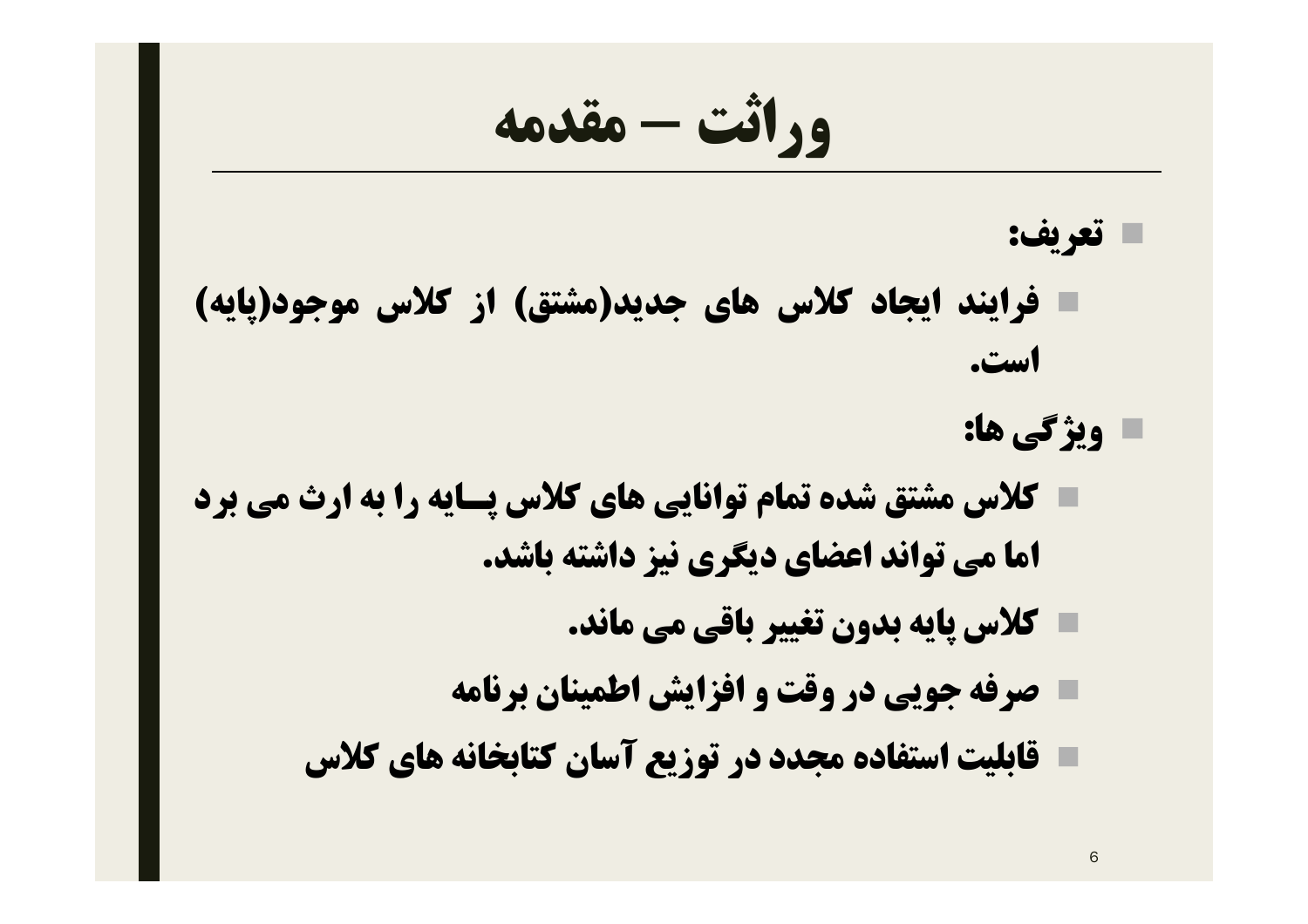**کلاس مشتق - کلاس پایه**

**مثال:**

**این یک نمونه از وراثت در جامعه دانشگاه است که کلاس هاي دانشجو و کارمندان از کلاس اعضاي جامعه مشتق شده اند و کلاس هاي استاد و کارمندان اداري از کلاس کارمندان مشتق شده اند.**

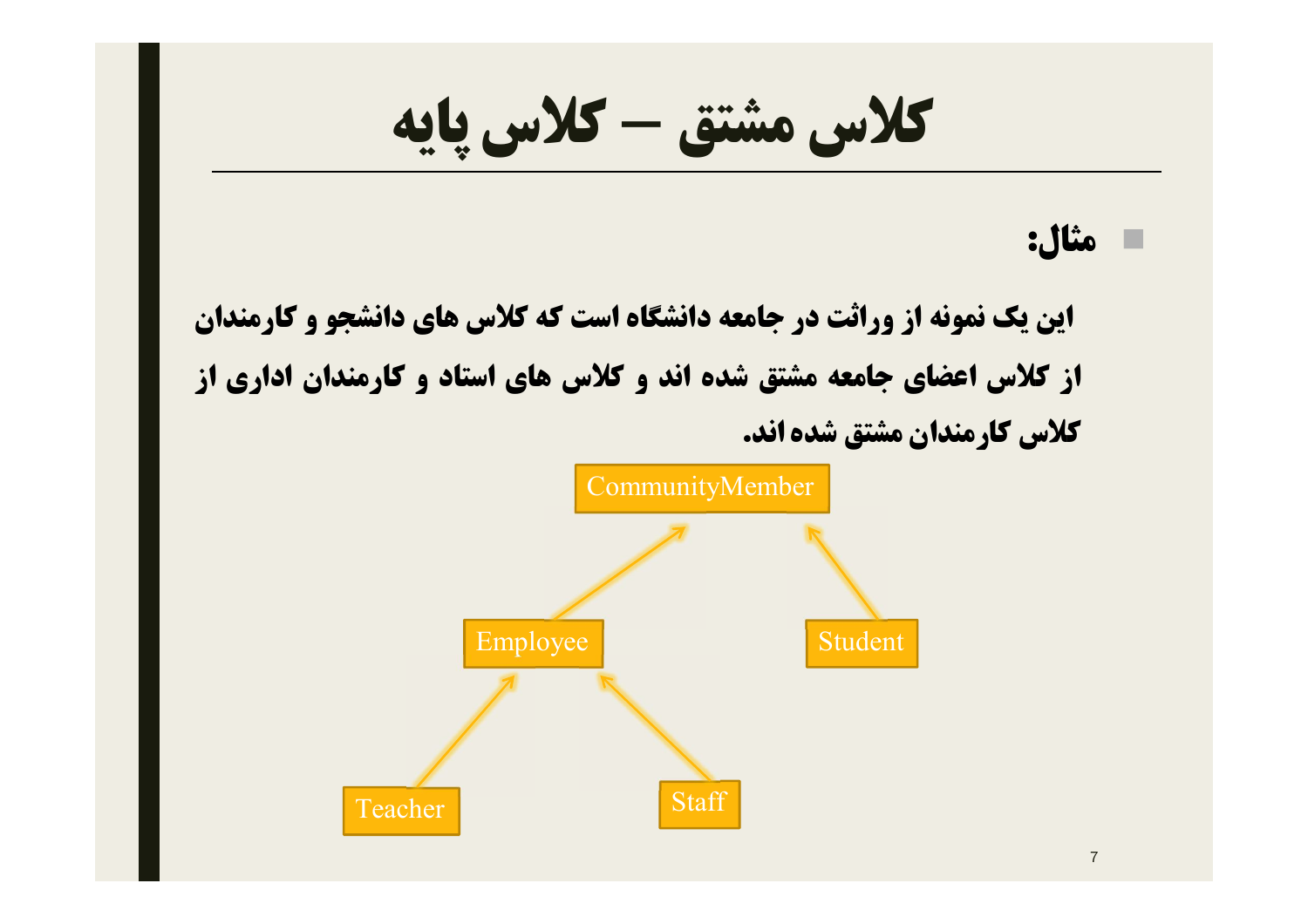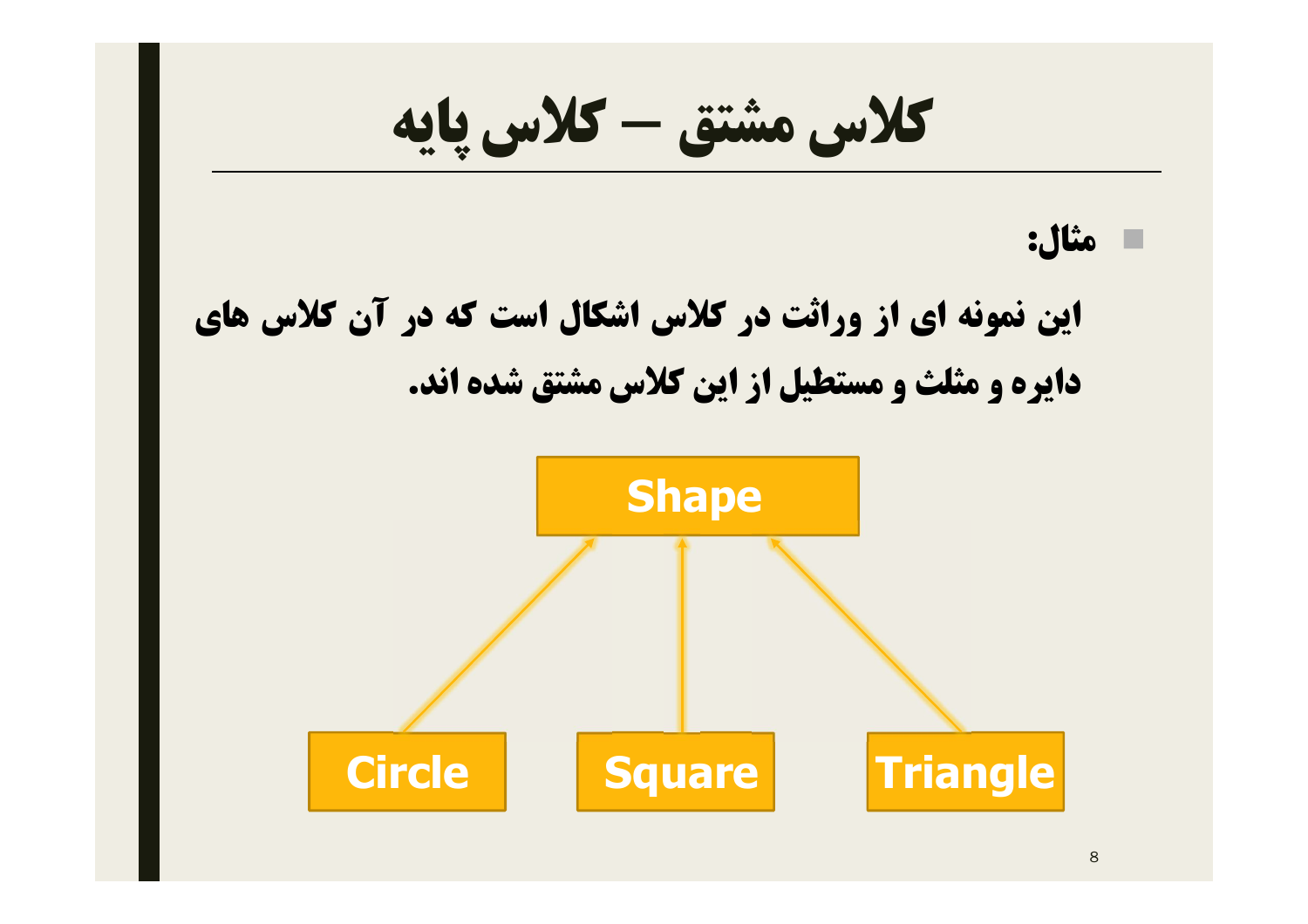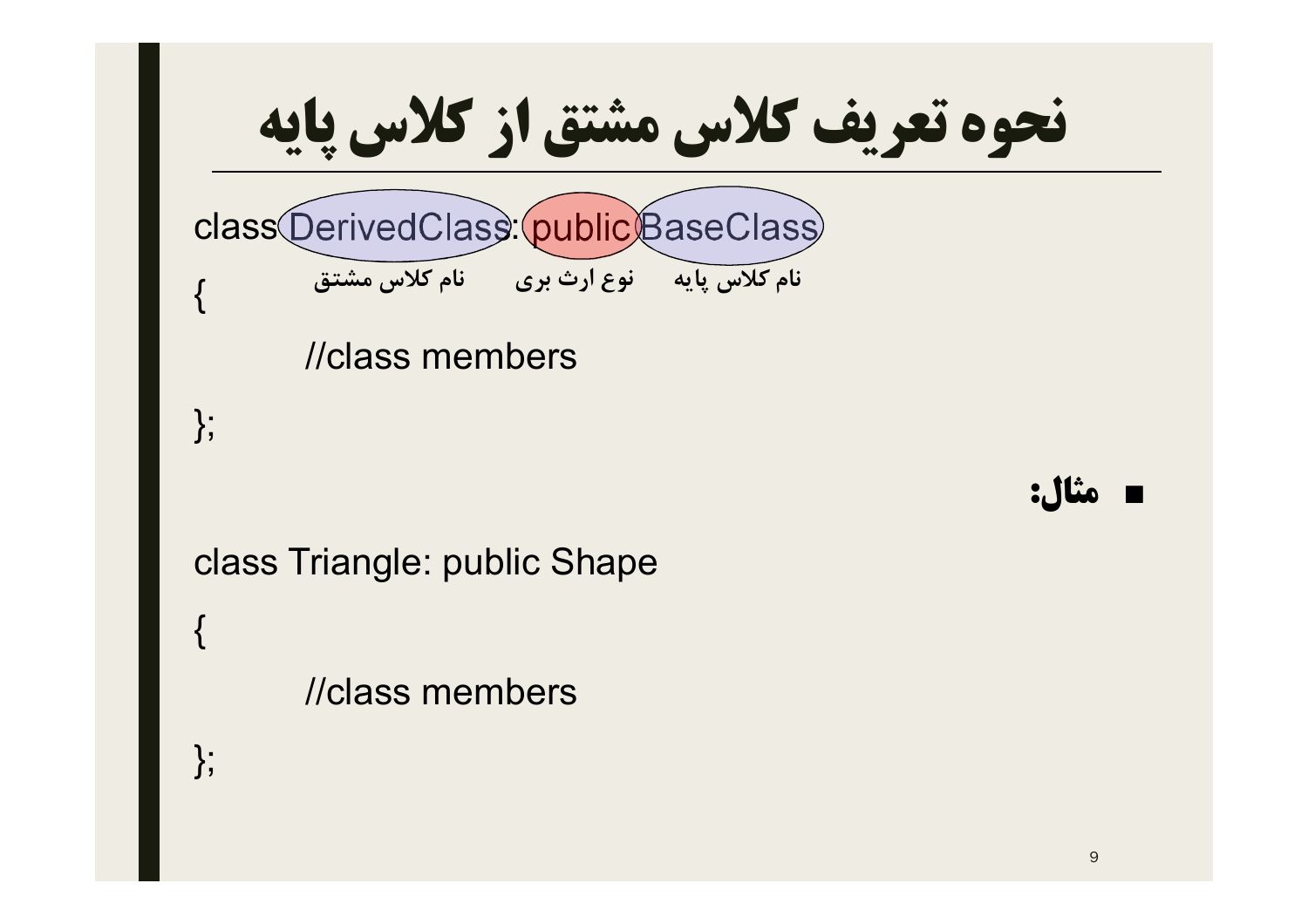**نحوه تعریف کلاس مشتق از کلاس پایه- مثال**

**class counter**

```
protected:
```
**unsigned int count;**

**public:**

```
counter():count(0){};
```

```
counter(int c):count(c){};
```
**unsigned int get\_count() const{return count;}**

```
counter operator++(){return 
counter(++count);}
```
**};**

**{**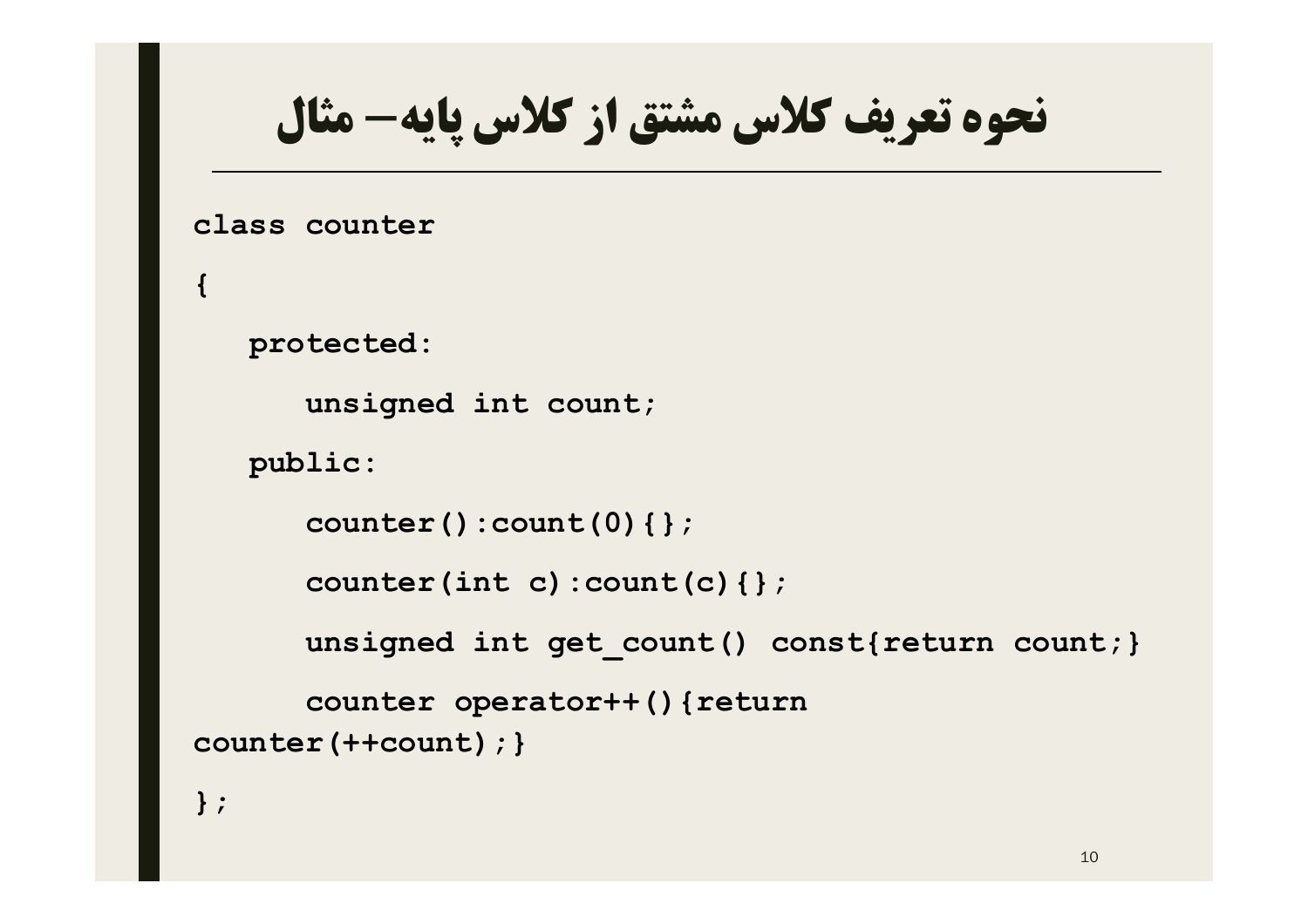**نحوه تعریف کلاس مشتق از کلاس پایه- مثال**

```
class countDn:public counter
{ 
public:
       counter operator--(){return counter(--
count);}
};
■ کد بالا نشان می دهد که این کلاس جدید با دسترسی عمومی از کلاس 
                                        اول مشتق شده است.
■ توابع عضو کلاس پایه را می توان به وسیله اشیاء کلاس مشتق مورد
دسترسی قـرار داد که البته این به قابلیت دسترسی کلاس مشتق باز
                                                 می گردد.
```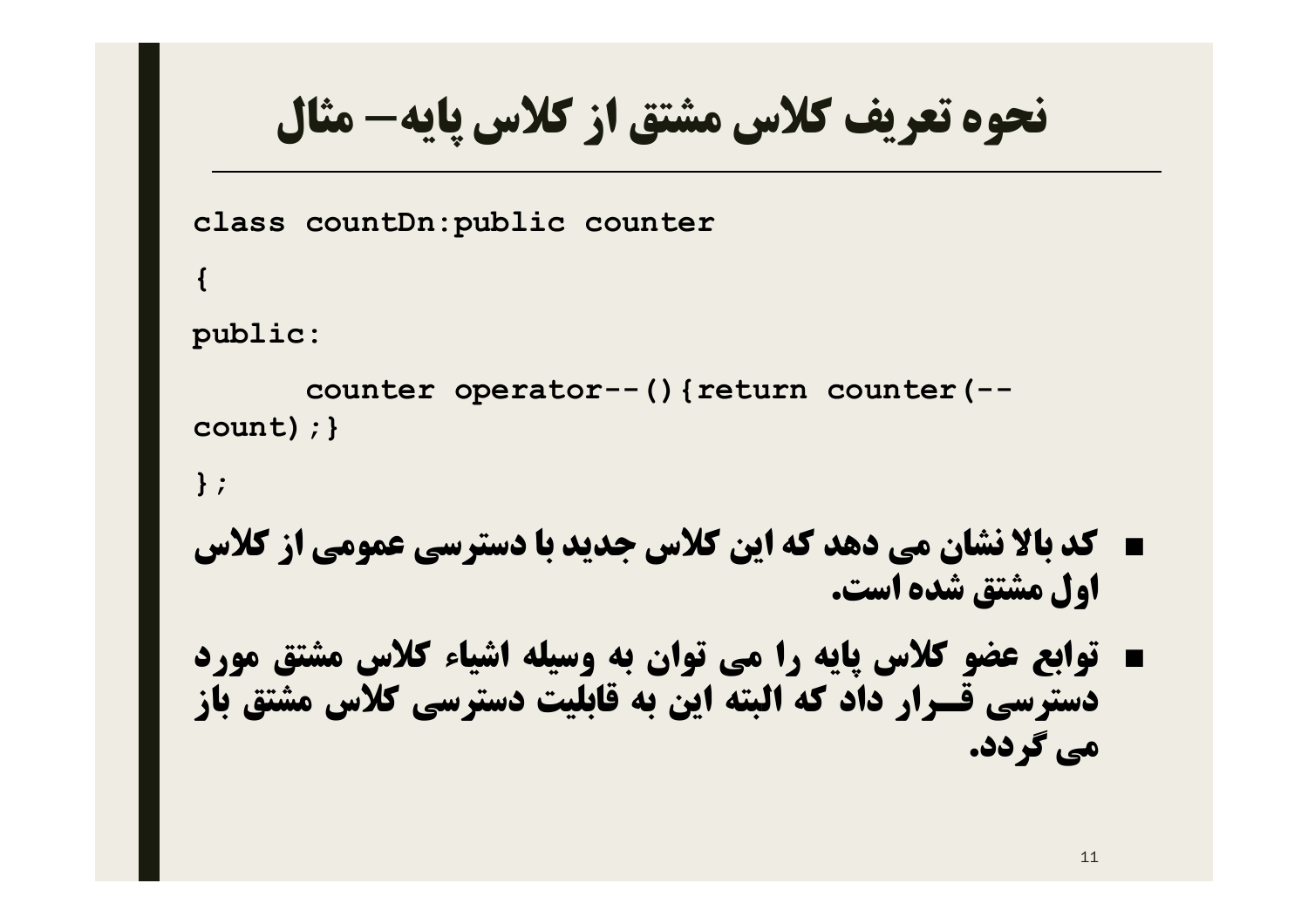#### **ویژگی هاي کلاس مشتق**

- **همانطور که اشاره شد هنگامی که یک کلاس از یک کلاس پایه مشتق می شود باعث پرهیز از دوباره کاري می گردد زیرا تمامی رفتارها و ویژگی هاي موجود در کلاس پایه به کلاس مشتق شده انتقال می یابد**
- **توجه داشته باشید که وقتی شما کلاس جدیدي را از یک کلاس پایه مشتق می کنید همانند گذشته هیچ گونه شی خاصی ساخته نمی شود و تنها کلاس تعریف می گردد**
- **کلاس مشتق شده می تواند رفتارها و ویژگی هاي دیگري نیز علاوه بر آنچه که از والد خود به ارث برده است داشته باشد.**
- **مثلاً در مثال شمارنده کلاس مشتق شده یک تابع با نام --operator اضافه تر از آنچه که از کلاس والد به ارث برده، دارد**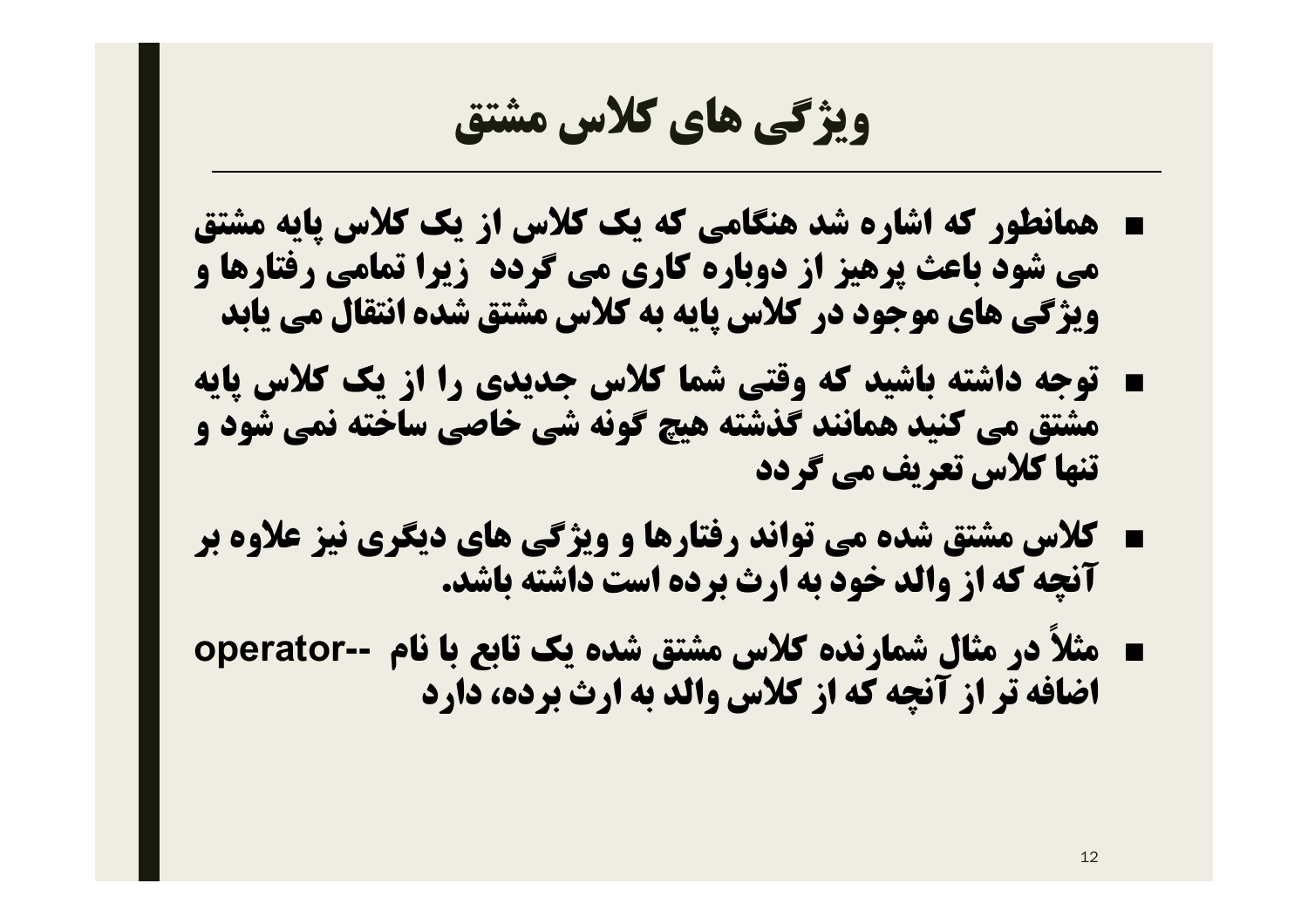# **انواع ارث بري**

- **در مثال هاي قبل نوع ارث بري مشخص شده از نوع public می باشد.**
- **انواع ارث بري که می توان براي ساخت کلاس مشتق استفاده کرد عبارت اند از:**
	- **public** ■
	- **private** ■
	- **protected** ■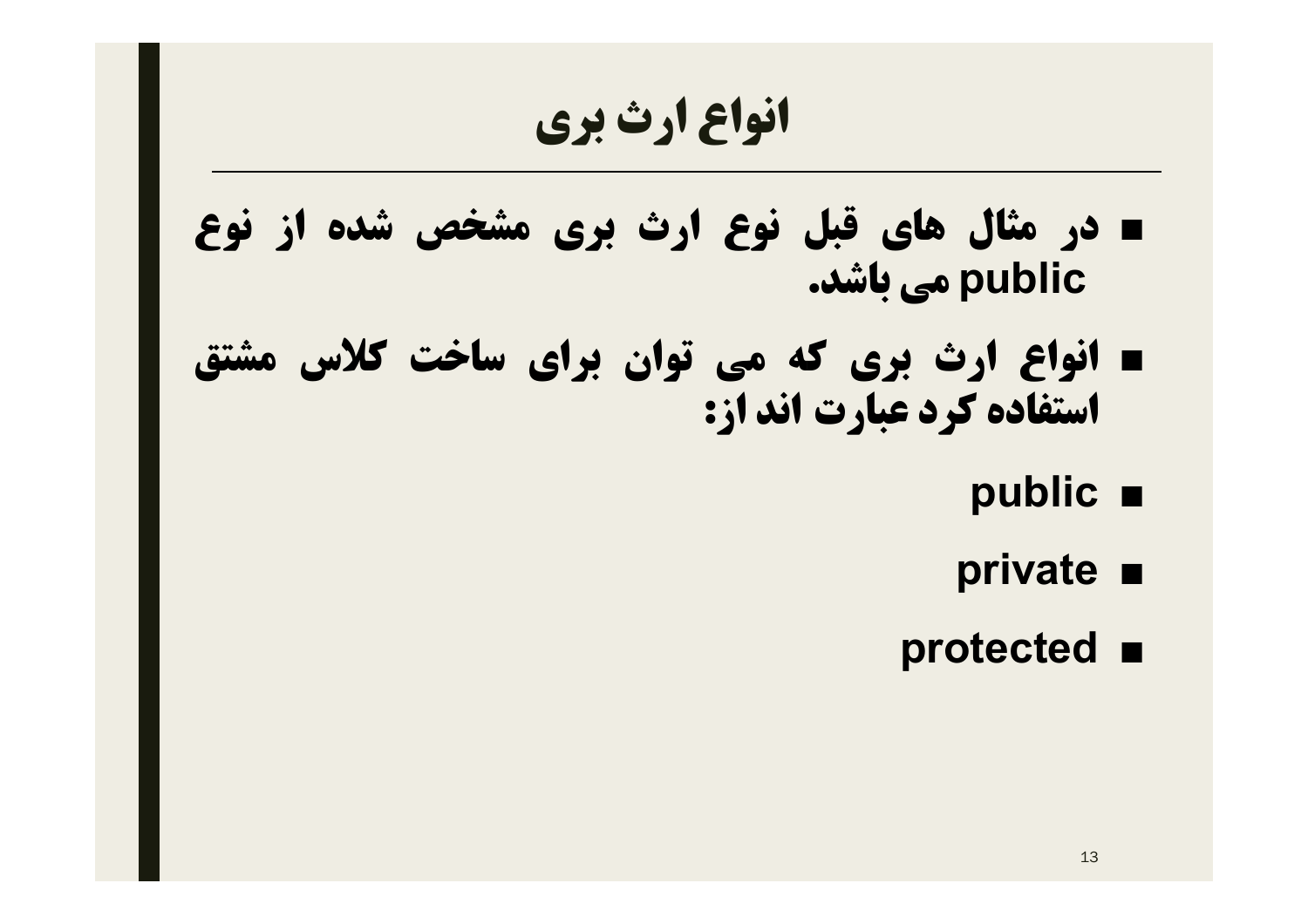# **انواع ارث بري**

- **public: در این نوع ارث بري تمامی متغیرها و توابع عضو public و protected کلاس پایه به همان شکل در کلاس مشتق شده انتقال می یابند**
- **protected: در این نوع ارث بري تمامی متغیرها و توابع عضو public و protected کلاس پایه به شکل protected به کلاس مشتق شده انتقال می یابند**
- **private: در این نوع ارث بري تمامی متغیرها و توابع عضو public و protected کلاس پایه به شکل private به کلاس مشتق شده انتقال می یابند**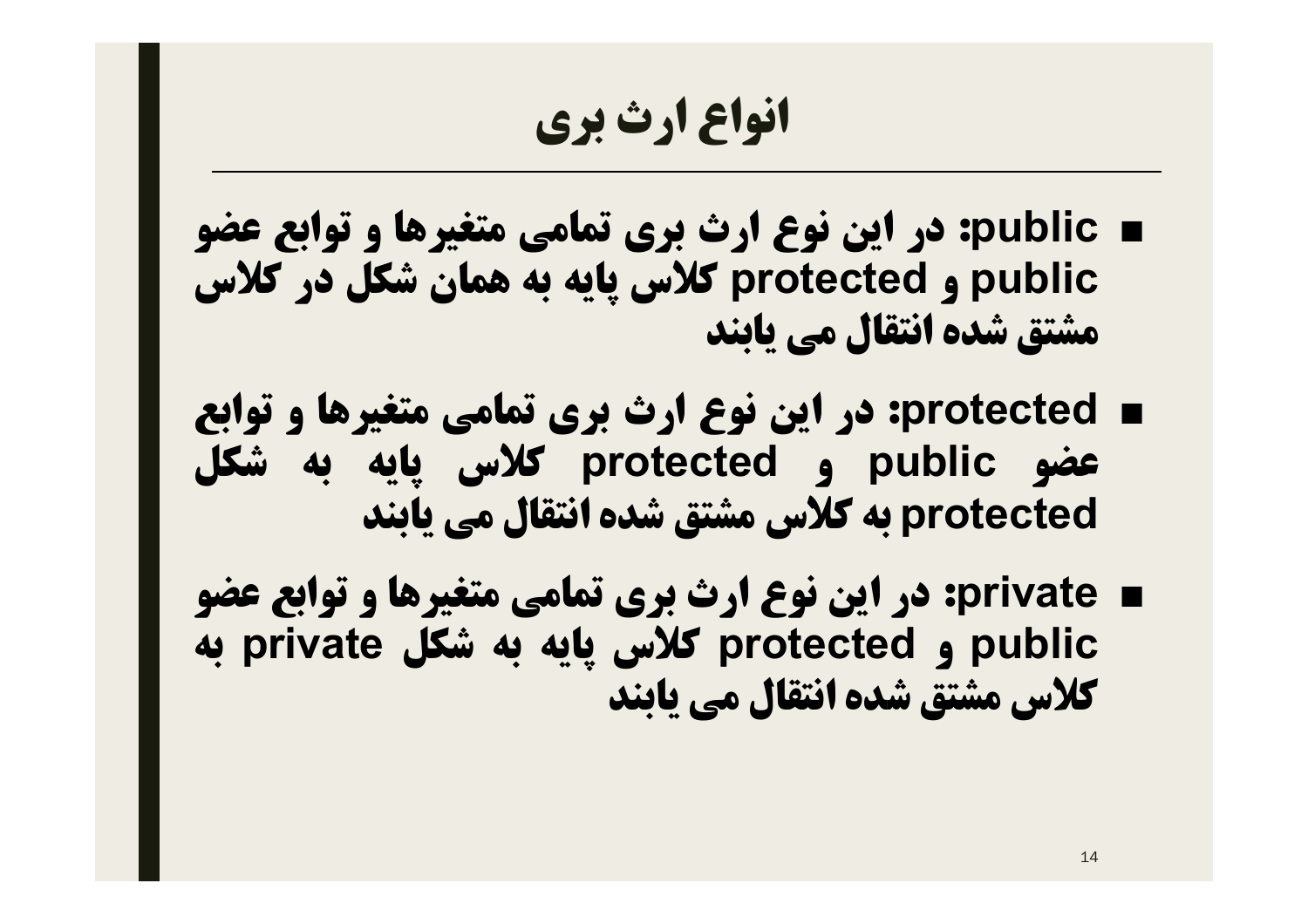**انواع ارث بري** ■ **قابلیت دسترسی به متغیرهاي ارث برده شده از کلاس پایه در کلاس مشتق با توجه به نوع ارث بري**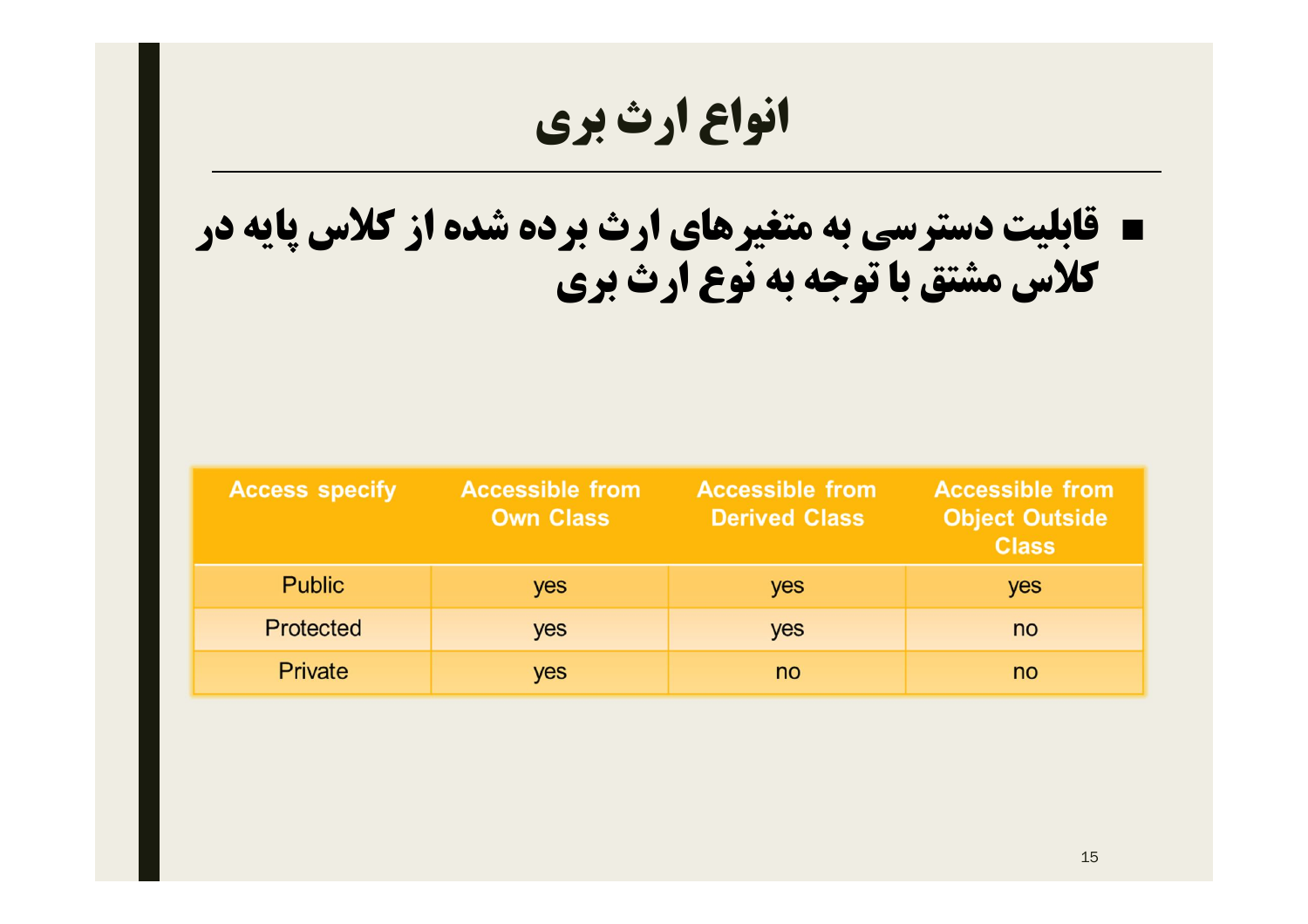**انواع ارث بري**

■ **تا به حال تنها از حالت ارث بري عمومی استفاده کردیم حال اگر از حالت ارث بري خصوصی استفاده کنیم اشیاء کلاس مشتق دیگر نمی توانند به توابع عضو عمومی کلاس پایه دسترسی پیدا کنند مثال:**

```
class baseClass
```

```
{
```

```
public:
```

```
void setNumber( int x, int y);
     void show();
private :
     int num1;
     int num2;
```
**};**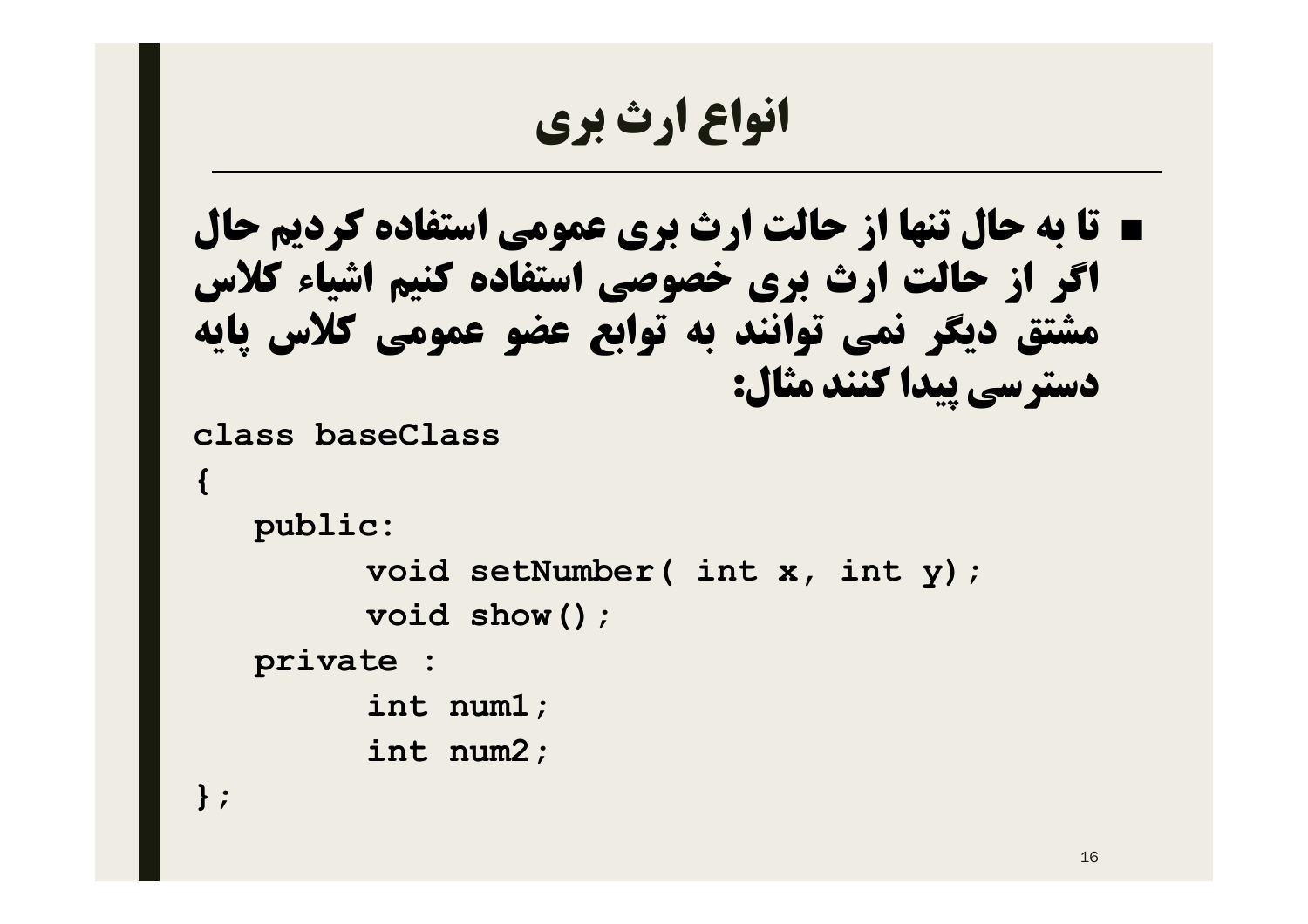# **انواع ارث بري**

```
void baseClass::setNumber(int x, int y)
{
      num1 = x;
      num2 = y;
}
//****************
void baseClass::show()
{
      cout << "num1 = " << num1 << ", num2 = " << num2 
<< endl;
}
class derivedClass : private baseClass
{
    private :
              int derivedNum;
    public :
              derivedClass(int number);
              void showDerivedNum();
};
```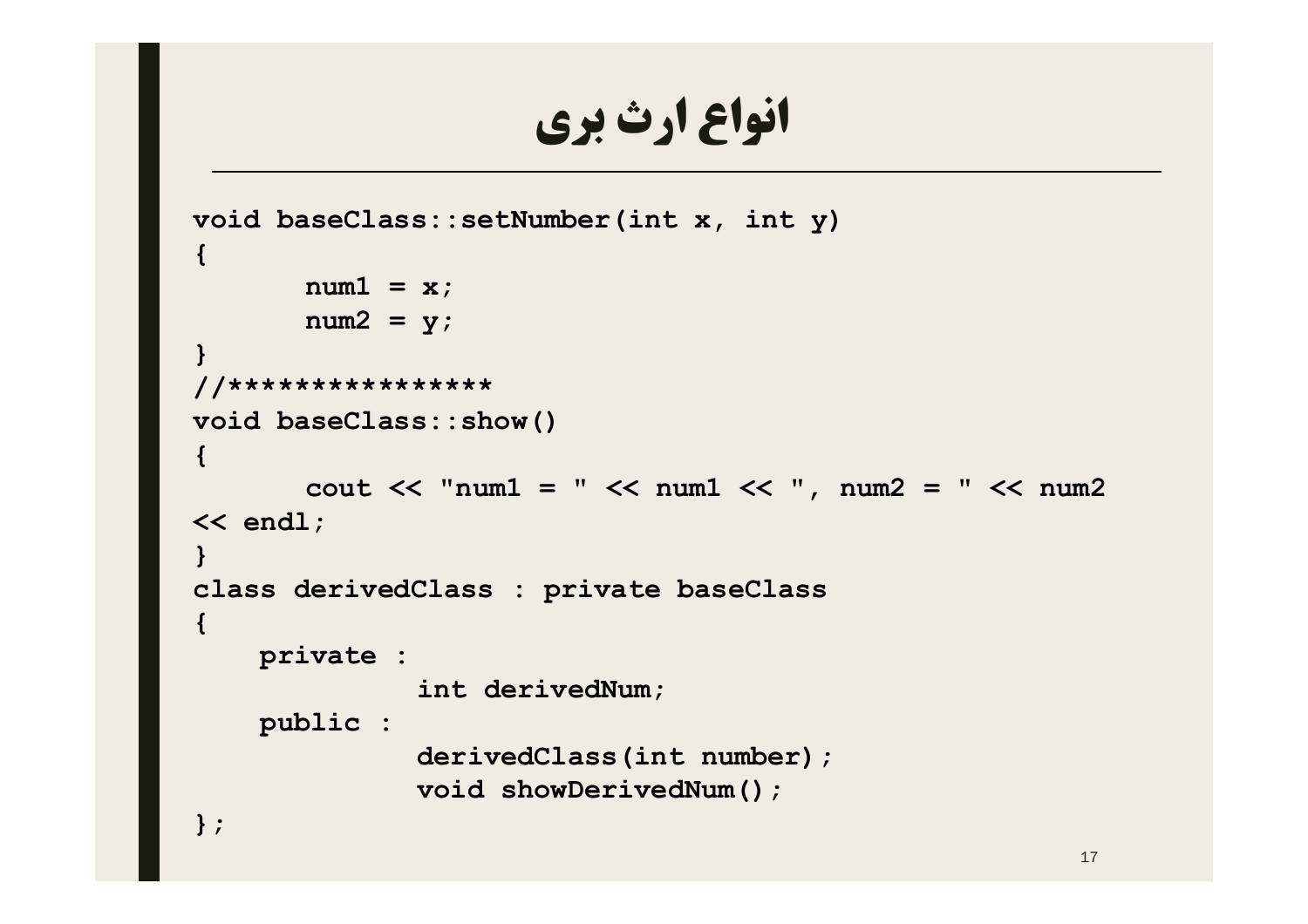# **انواع ارث بري**

```
derivedClass::derivedClass(int number)
{
       derivedNum = number;
}
//*******************
void derivedClass::showDerivedNum()
{
       cout << "derivedNum = " << derivedNum << endl; 
}
int main()
{
       derivedClass derivedObject(100);
       cout << "Accsee to baseClass members : \n";
       derivedObject.setNumber(200, 300); //access member 
of baseClass
       derivedObject.show(); //access member of
baseClass
       cout << "\nUses the derivedClass member : \n";
       derivedObject.showDerivedNum(); //uses member of 
derivedClass
       cin.get();
}
```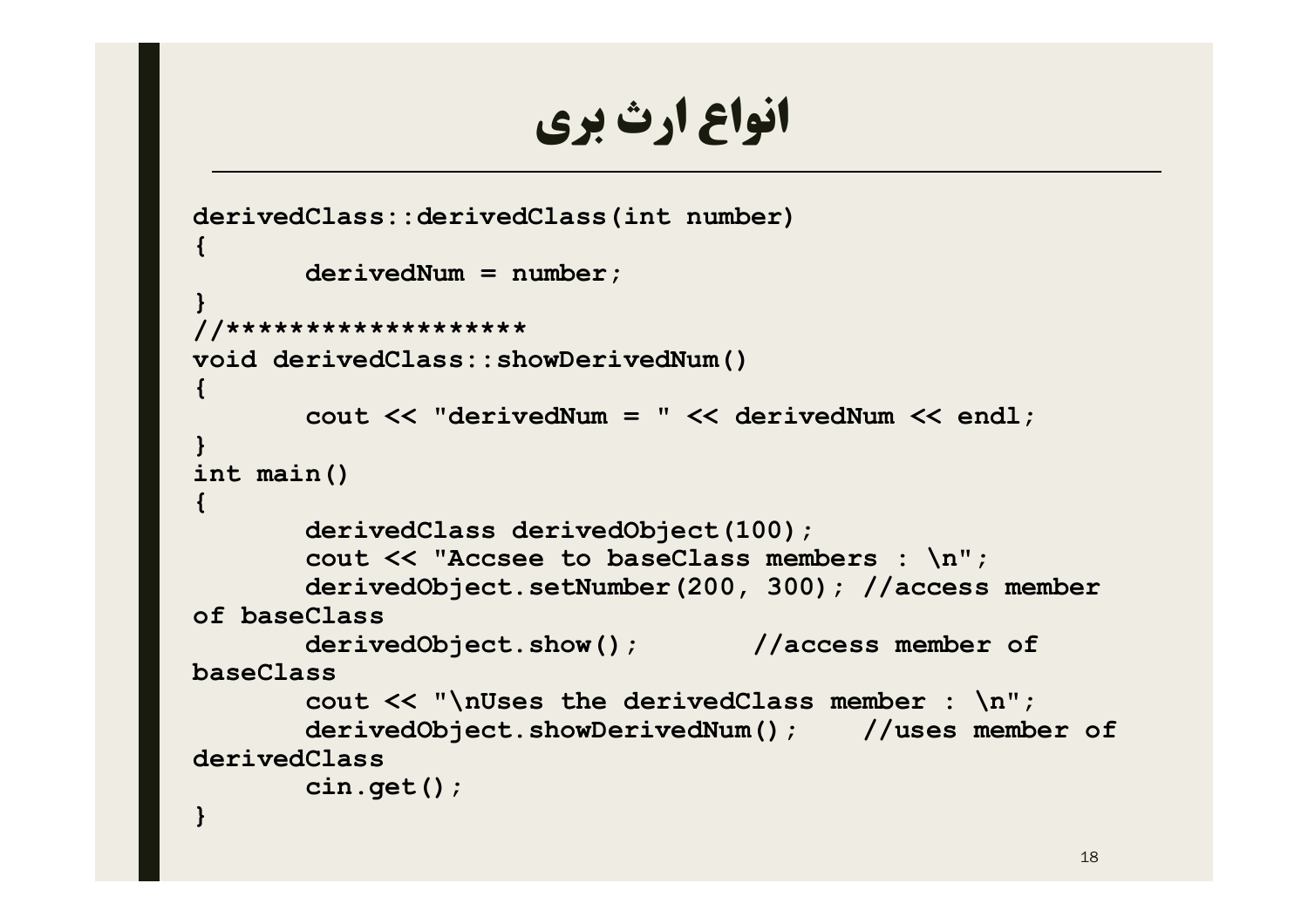# **انواع ارث بري - متغیرهاي عضو private**

- **همانگونه که از متغیرهاي private عضو یک کلاس انتظار داریم، این متغیرها باید از دسترس تمامی کلاس هاي دیگر مخفی بماند**
- **در ارث بري متغیر عضو private به کلاس مشتق شده انتقال می یابد ولی کلاس مشتق شده نمی تواند بطور مستقیم با متغیر کار کند و باید از طریق دیگر توابع عمومی که از کلاس پایه گرفته مقدار عضو را تغییر دهد.**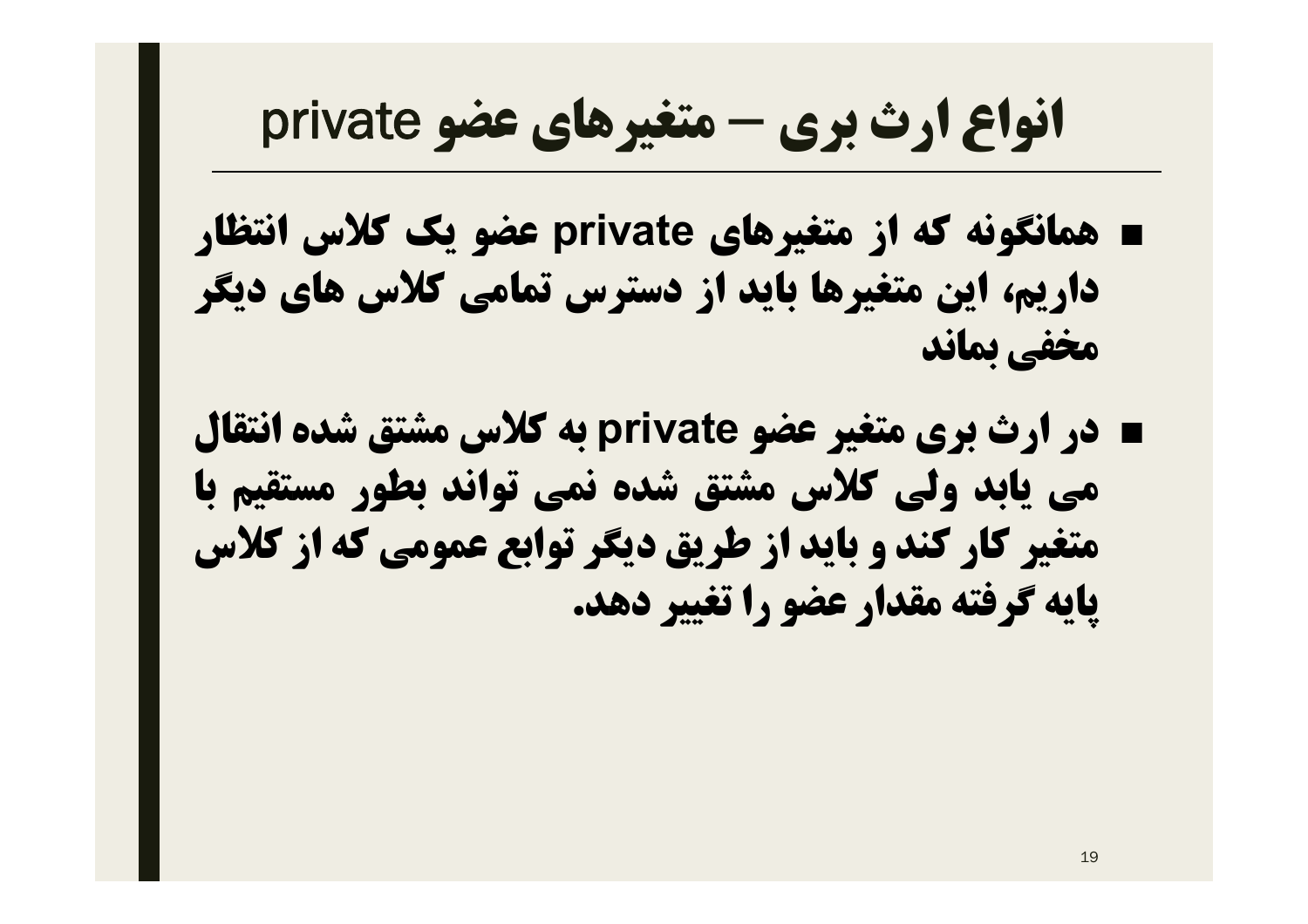```
انواع ارث بري - متغیرهاي عضو private
```

```
class baseClass
{
   public:
          void setNumber( int x, int y);
          void show();
   protected :
          int num1;
          int num2;
};
void baseClass::setNumber(int x, int y)
{
      num1 = x;
       num2 = y;
}
//****************
void baseClass::show()
{
      cout << "num1 = " << num1 << ", num2 = " << num2 
<< endl;
}
```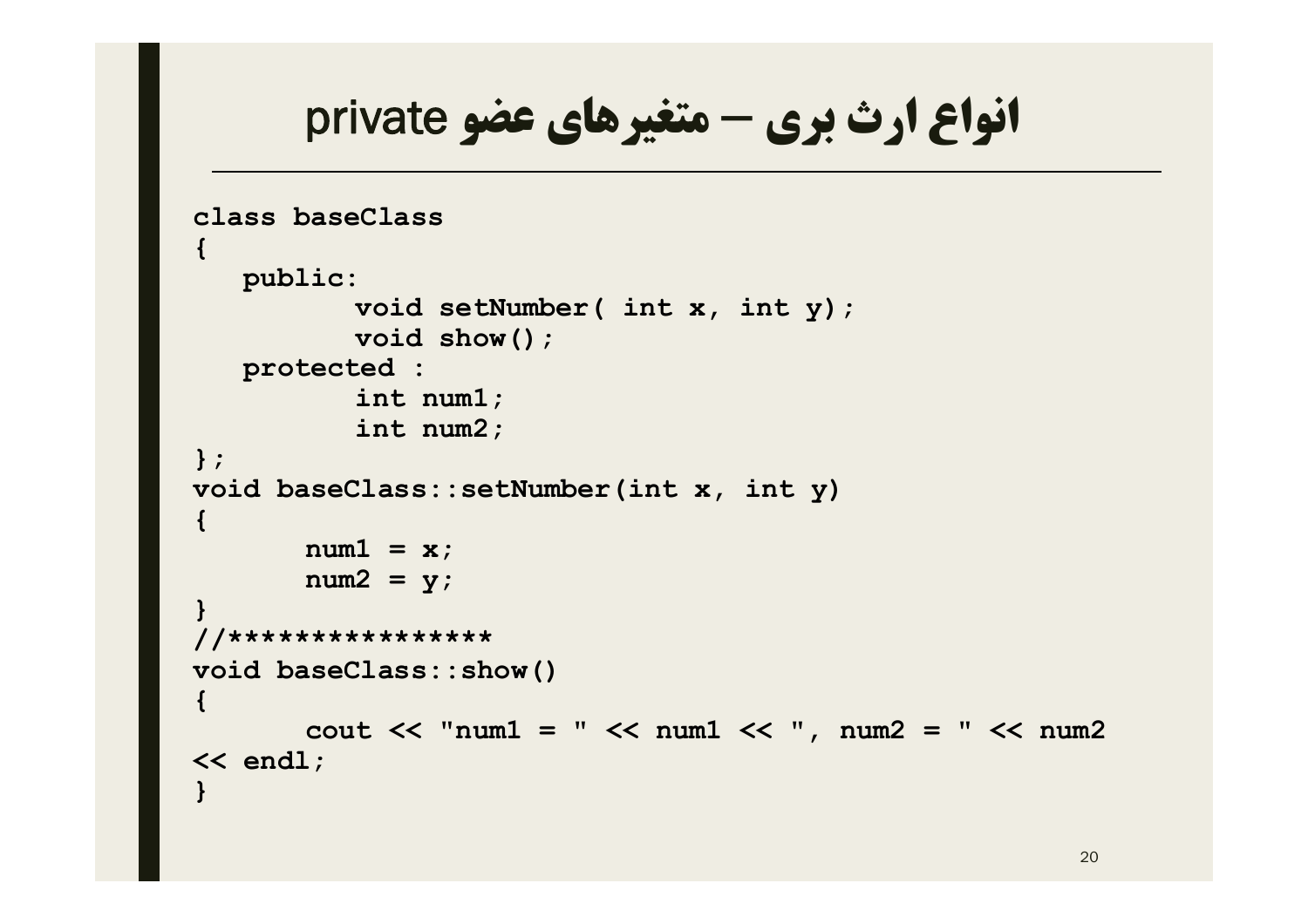### **انواع ارث بري - متغیرهاي عضو private**

```
class derivedClass : public baseClass
{
    private :
              int derivedNum;
    public :
              void setDeriveNum();
              void showDerivedNum();
};
void derivedClass::setDeriveNum()
{
       derivedNum = num1 * num2; //dervideClass access 
baseClass' num1, num2
}
//*******************
void derivedClass::showDerivedNum()
{
       cout << "derivedNum = " << derivedNum << endl; 
}
```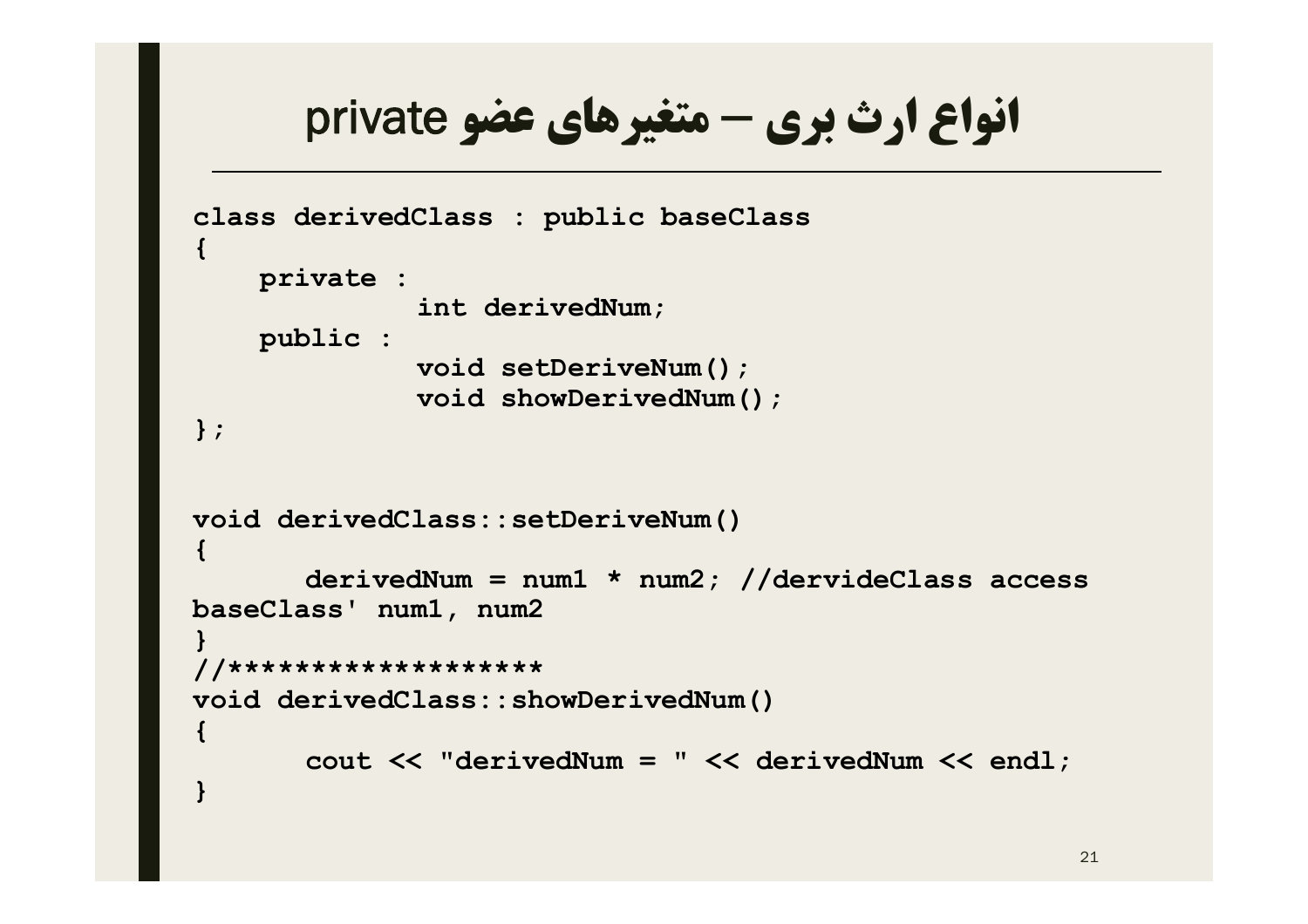#### **انواع ارث بري - متغیرهاي عضو private**

```
int main()
{
      derivedClass derivedObject;
      cout << "Accsee to baseClass members : \n";
      derivedObject.setNumber(200, 300); //access member 
of baseClass
      derivedObject.show(); //access member of 
baseClass
      cout << "\nUses the derivedClass member : \n";
      derivedObject.setDeriveNum(); //use member 
of derivedClass
      derivedObject.showDerivedNum(); //uses member 
of derivedClass
      cin.get();
}
```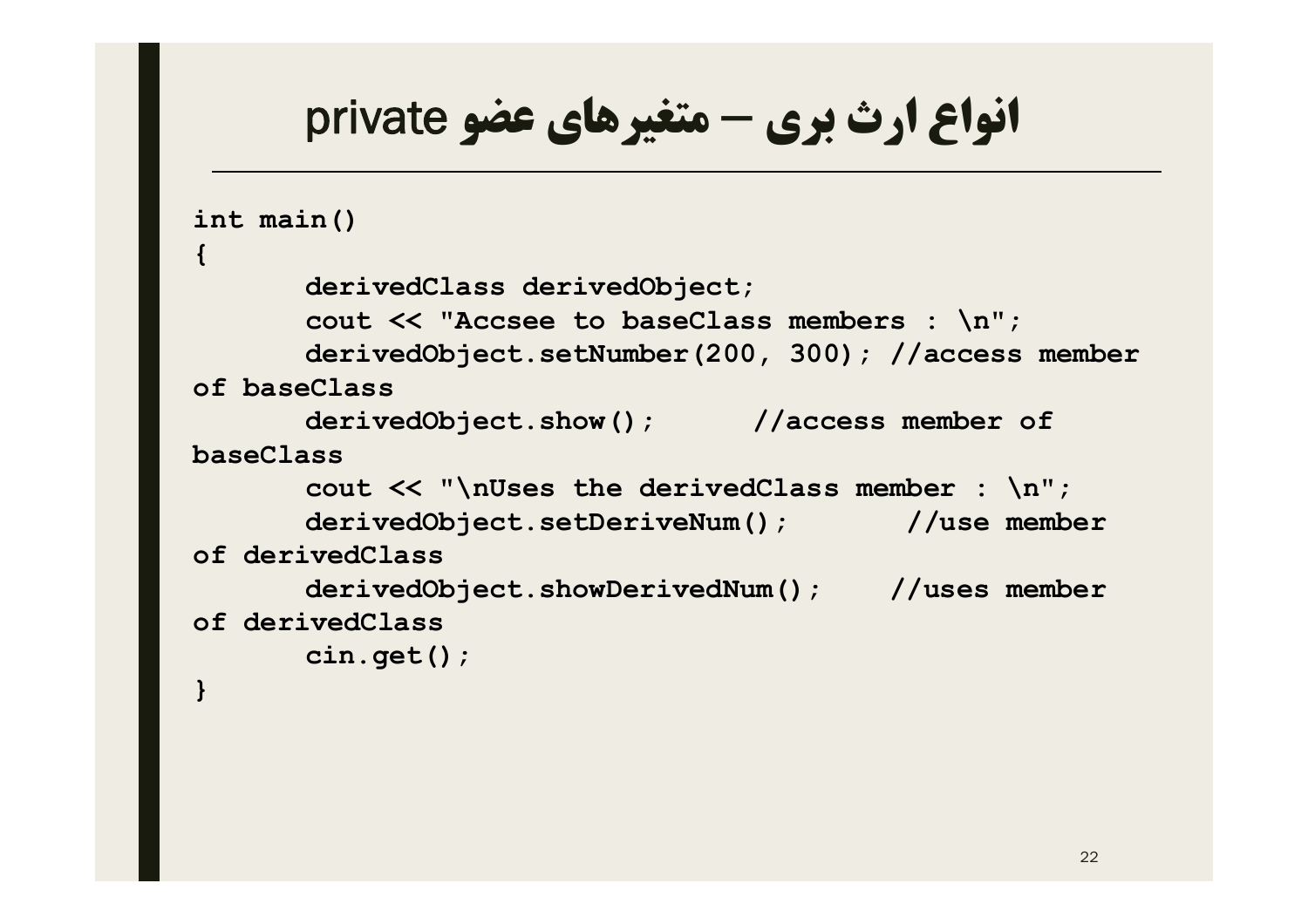# **سازنده ها و مخرب ها در کلاس هاي مشتق**

- **چون کلاس مشتق، اعضاي کلاس پایه را به ارث می برد، وقتی شیئی از کلاس مشتق ایجاد می شود، سازنده کلاس پایه باید فراخوانی شود تا اعضاي کلاس پایه اي را که در شیء مشتق وجود دارند، مقداردهی اولیه نماید.**
	- **دو سوال؟؟؟؟**
	- **سازنده و مخرب کلاس پایه و مشتق چه زمانی اجرا می شوند؟**
- **چگونه می توان پارامتري را به تابع سازنده کلاس پایه ارسال کرد؟**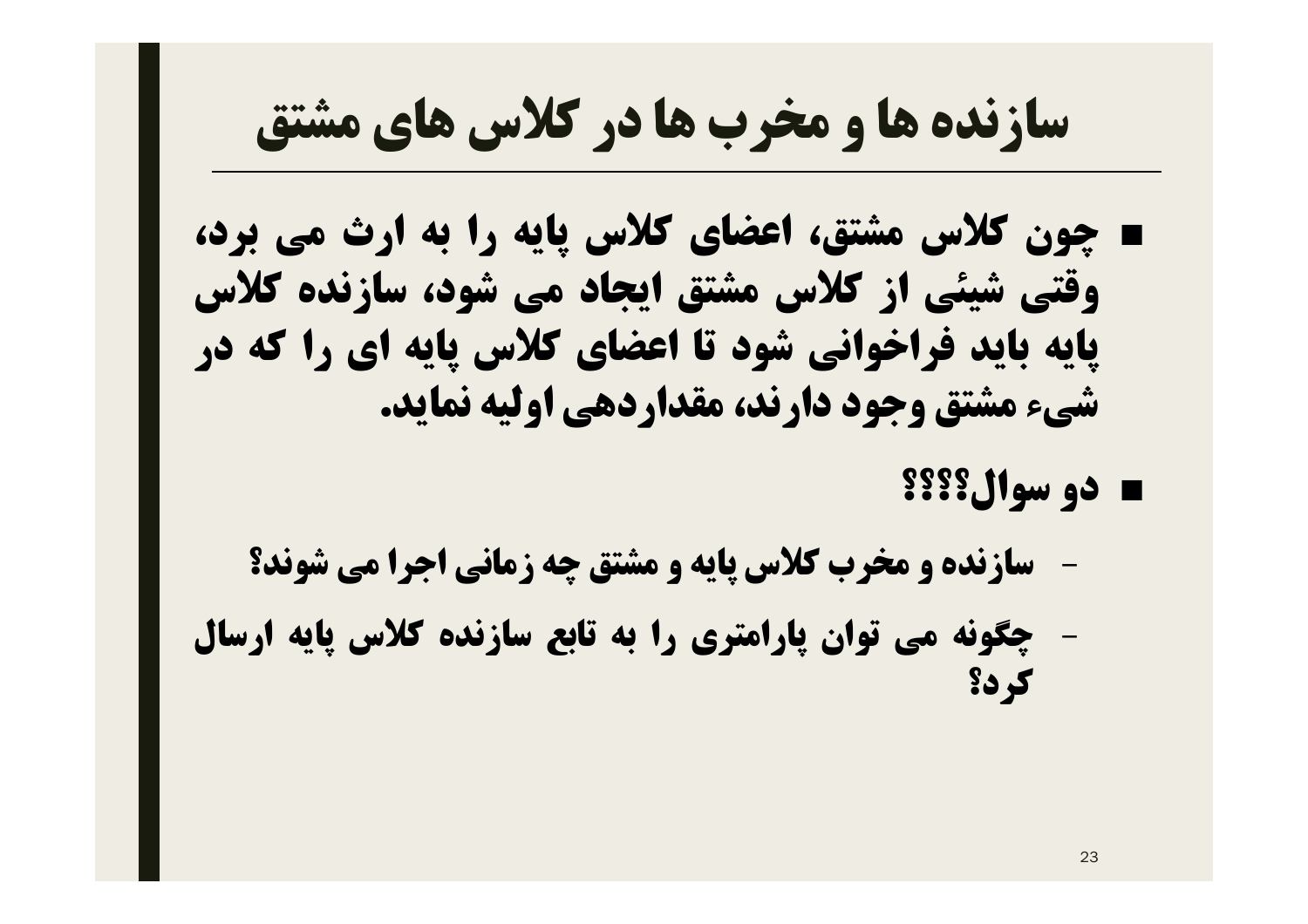```
سازنده ها و مخرب ها در کلاس هاي مشتق
class baseClass
{
 public :
       baseClass();
        ~baseClass();
};
baseClass::baseClass()
{
      cout << "Constructing baseClass object." << endl;
}
//*****************
baseClass::~baseClass()
{
       cout << "Destructing baseClass object." << endl;
       cin.get();
}
```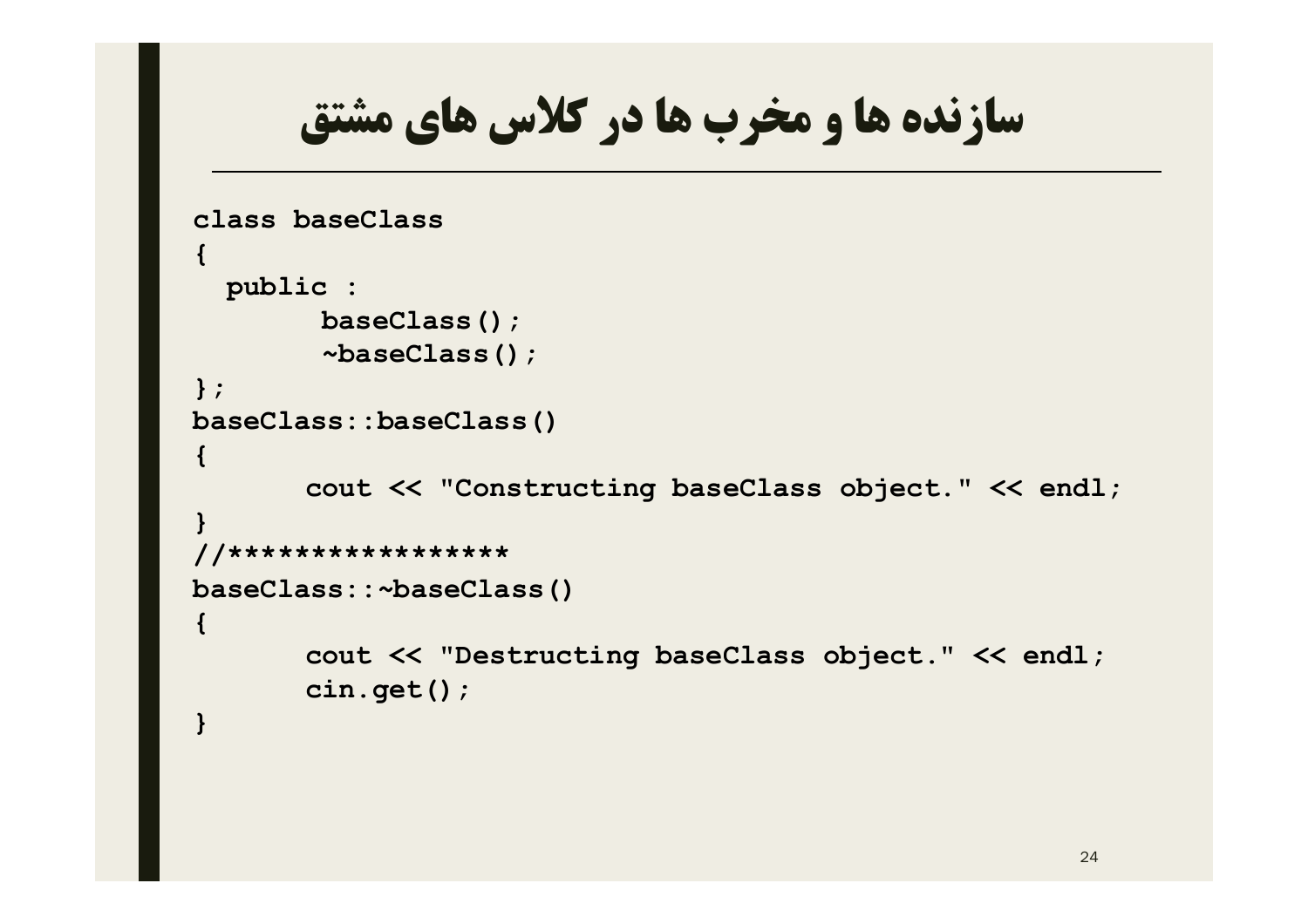```
سازنده ها و مخرب ها در کلاس هاي مشتق
```

```
class derivedClass : public baseClass
{
 public:
     derivedClass();
     ~derivedClass();
};
derivedClass::derivedClass()
{
       cout << "Constructing derivedClass object ." << 
endl;
}
//***********************
derivedClass::~derivedClass()
{
       cout << "Destructing derivedClass object ." << 
endl;
}
```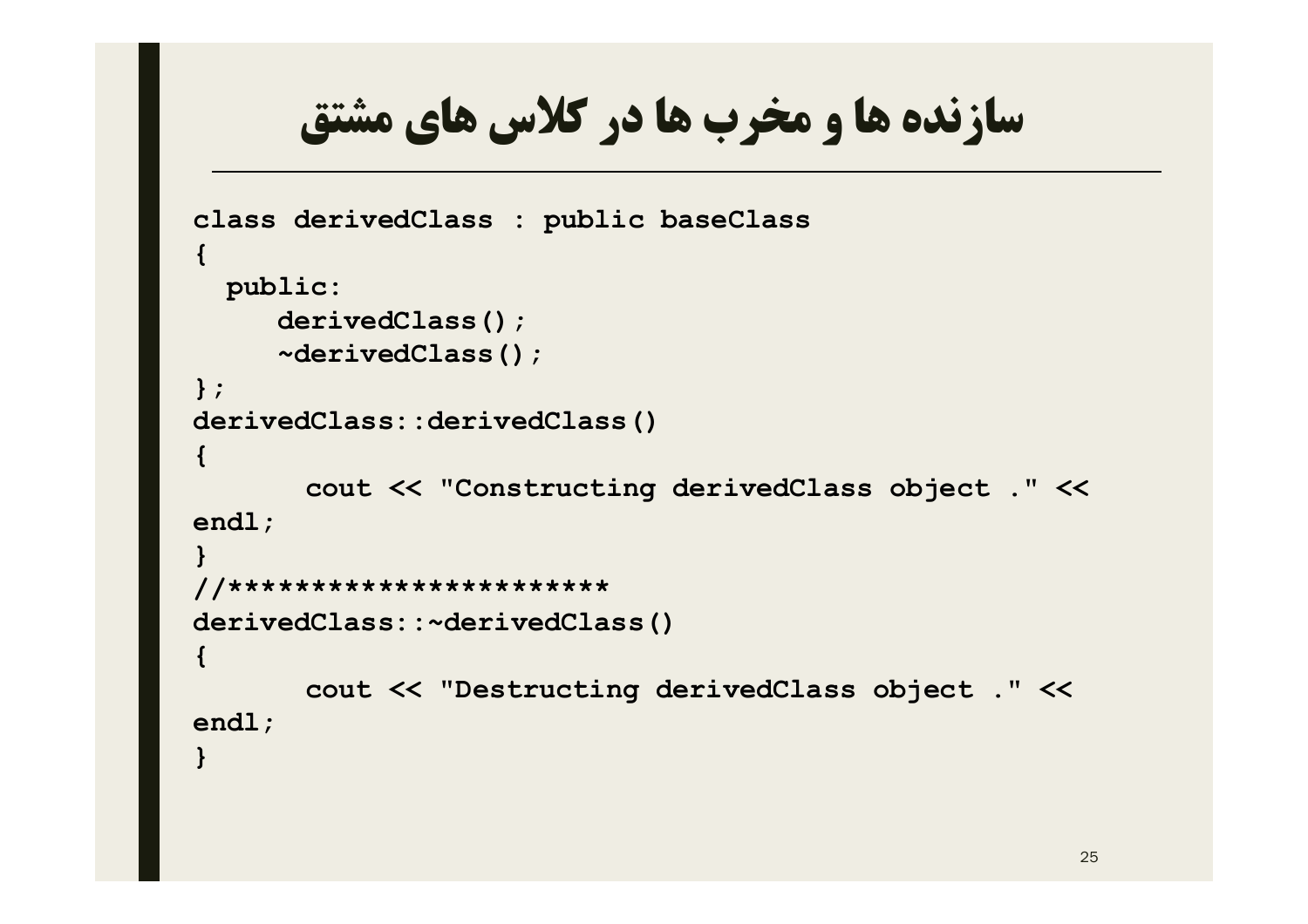```
سازنده ها و مخرب ها در کلاس هاي مشتق
class derivedClass : public baseClass
{
 public:
    derivedClass();
    ~derivedClass();
};
derivedClass::derivedClass()
{
      cout << "Constructing derivedClass object ." << 
endl;
}
//***********************
derivedClass::~derivedClass()
{
      cout << "Destructing derivedClass object ." << endl;
}
//*********************************************************
******
int main()
{
      //creat a derivedClass object
      derivedClass derivedObject;
} 26
```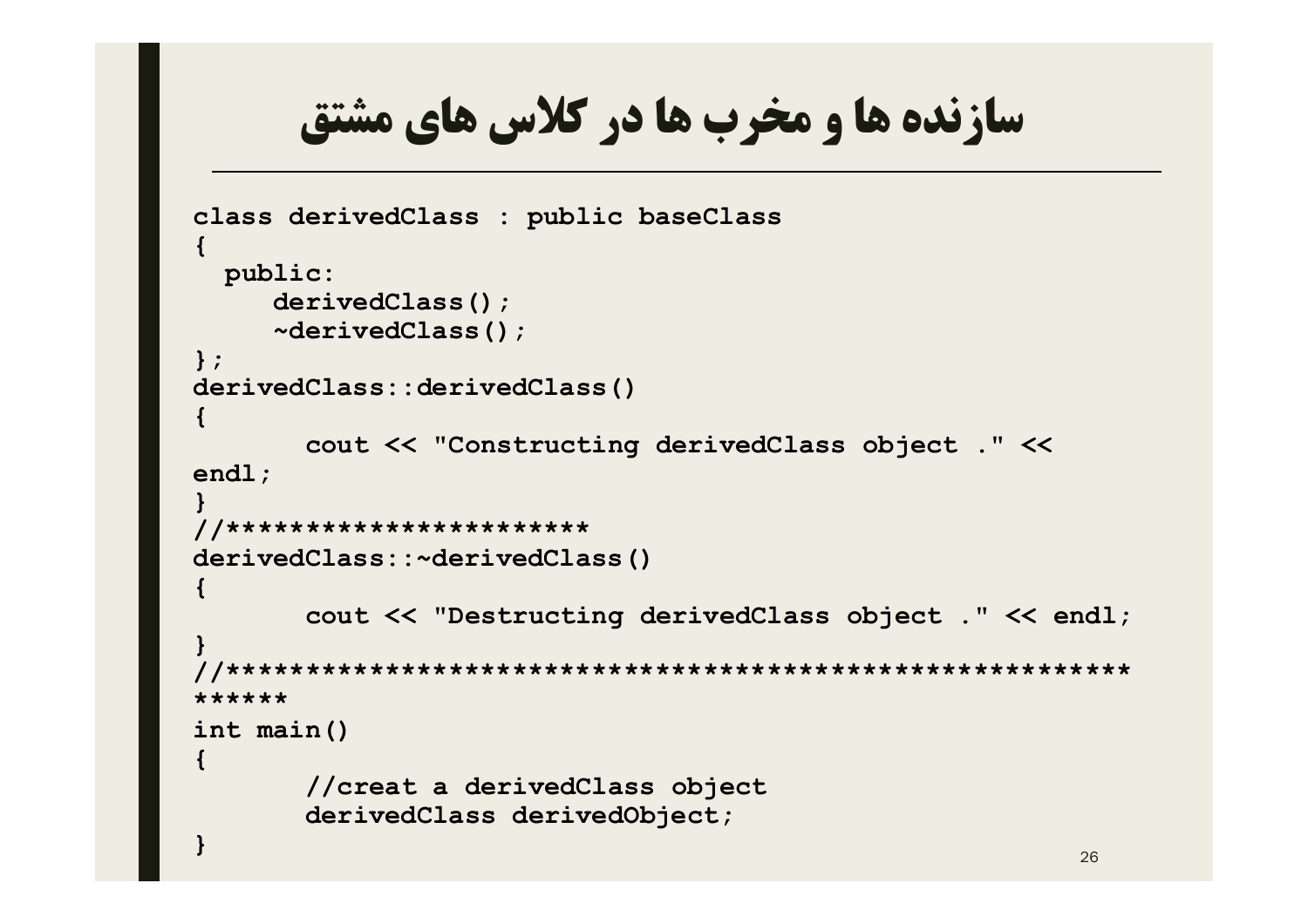# **ارسال پارامتر به سازنده هاي کلاس پایه**

- **اگر سازنده کلاس پایه آرگومانی را به عنوان ورودي دریافت کند (کلاس پایه سازنده پیش فرض نداشته باشد)**
- **حتماً باید این ورودي در سازنده کلاس مشتق دریافت شده و سازنده کلاس پایه فراخوانی شود**
- **نحوه فراخوانی سازنده کلاس پایه به صورت زیر، از ( : ) استفاده شود.**

Derived::Derived(int g):Base(g)

 $\{$ 

}

....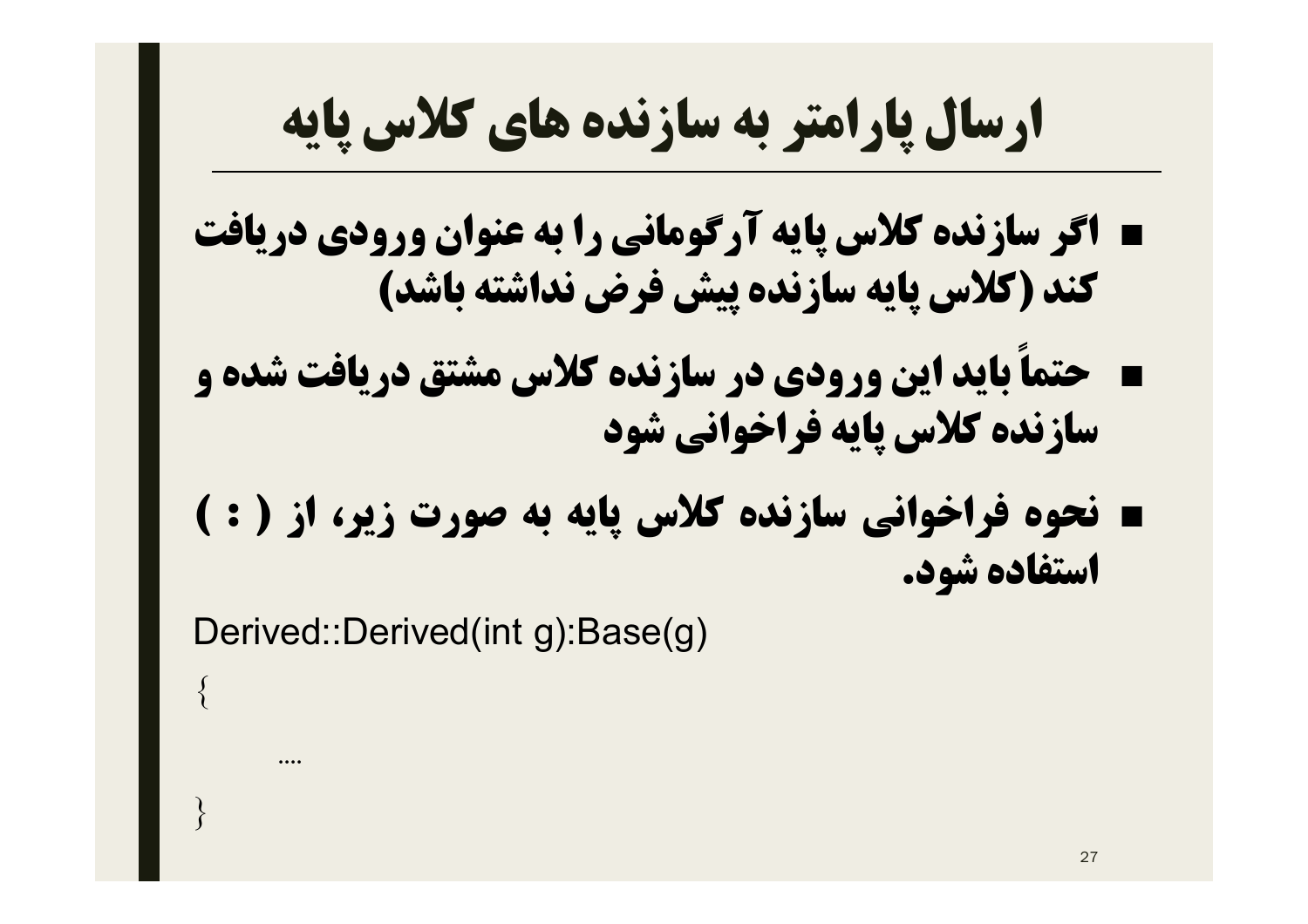```
سازنده ها و مخرب ها در کلاس هاي مشتق
class derivedClass : baseClass
{
   public:
          //a is used by derivedClass and b sent to 
baseClass
         derivedClass(int a, int b) : baseClass(b)
         {
               number2 = a;
               cout << "Constructing derivedClass " << 
endl;
         }
         //*****************
         ~derivedClass();
        void showData();
   private :
          int number2;
};
derivedClass::~derivedClass(void)
{
   cout << "\nDestructing derivedClass . " << endl;
}
```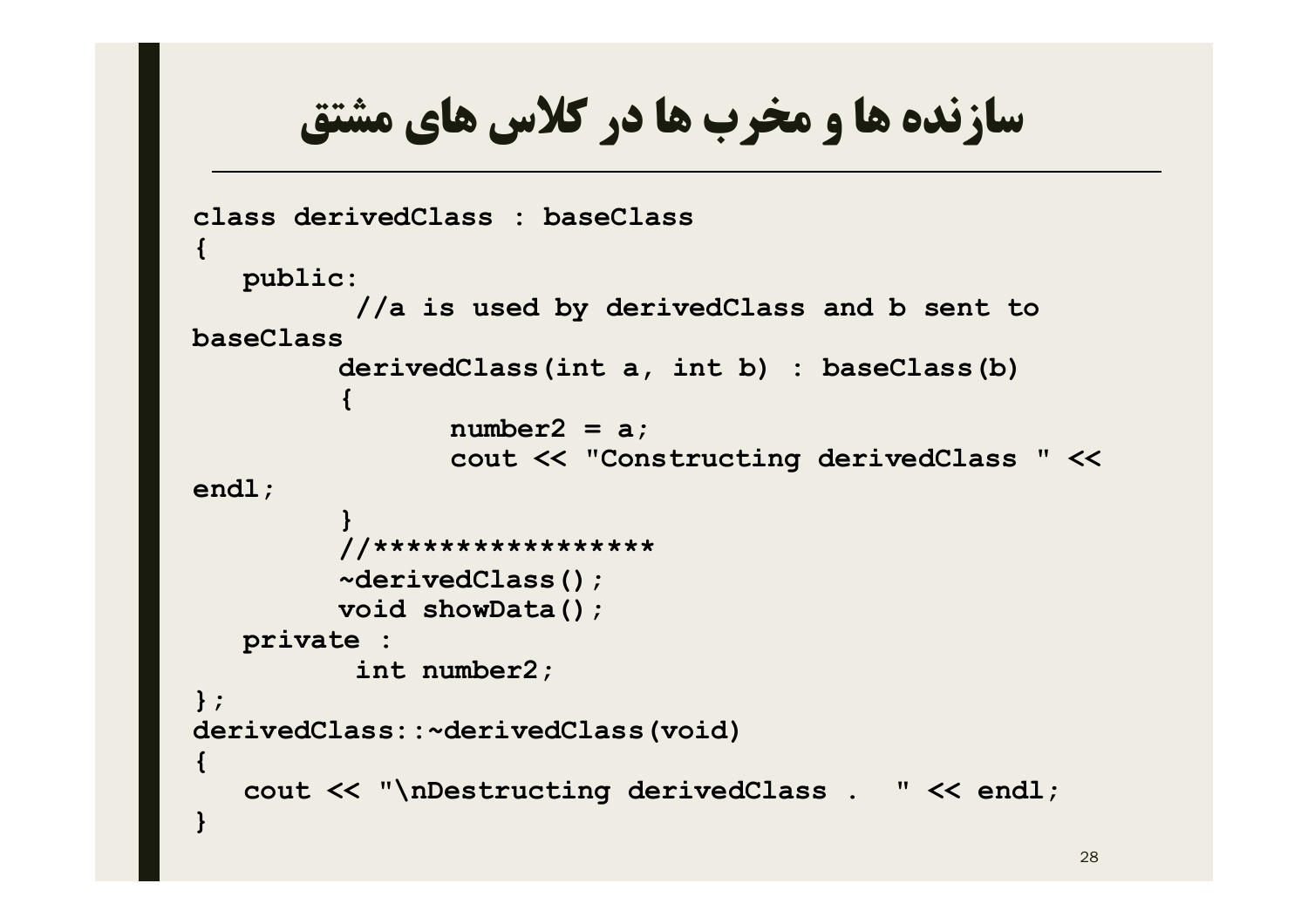```
سازنده ها و مخرب ها در کلاس هاي مشتق
void derivedClass::showData()
{
      cout << endl << "in baseClass number1 = " << 
number1 << endl
              << "in derivedClass number2 = " << number2 
<< endl;
}
int main()
{
      //100 used in derivedClass and 200 sent to 
baseClass
       derivedClass derivedObject(100, 200);
       derivedObject.showData();
}
```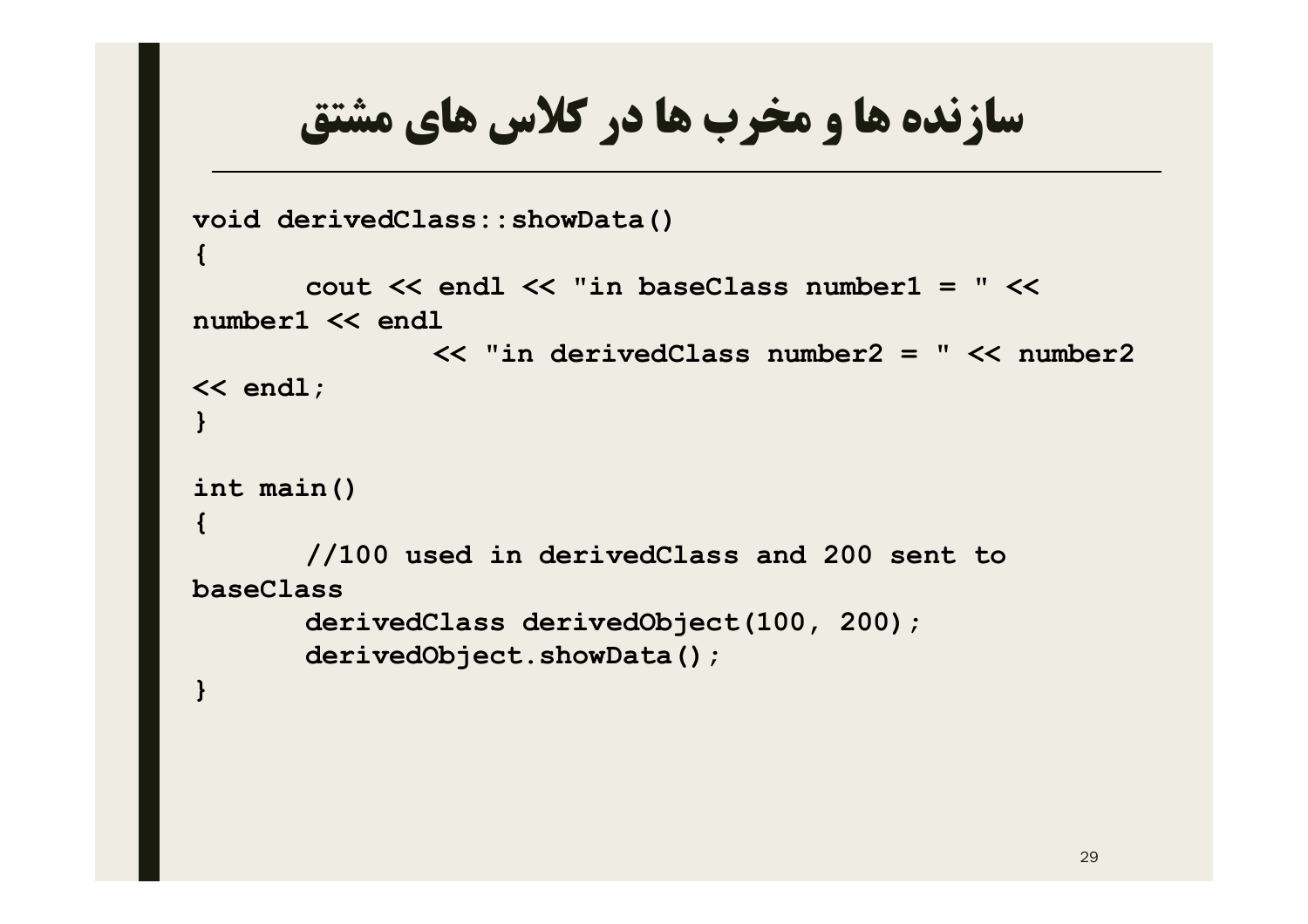# **تبدیل اشاره گرکلاس پایه به اشاره گرکلاس مشتق**

- **با شیئی ازکلاس مشتق می توان به صورت شیئی از کلاس پایه رفتار کرد.**
- **این کار امکاناتی را به وجود می آورد؛ مثلا علی رغم این که اشـیایی از کلاس هاي مختلف که از یک کلاس پایه مشتق شده اند، می توانند با هم متفاوت باشند، آن ها را می توان در یک لیست پیوندي قرار داد.**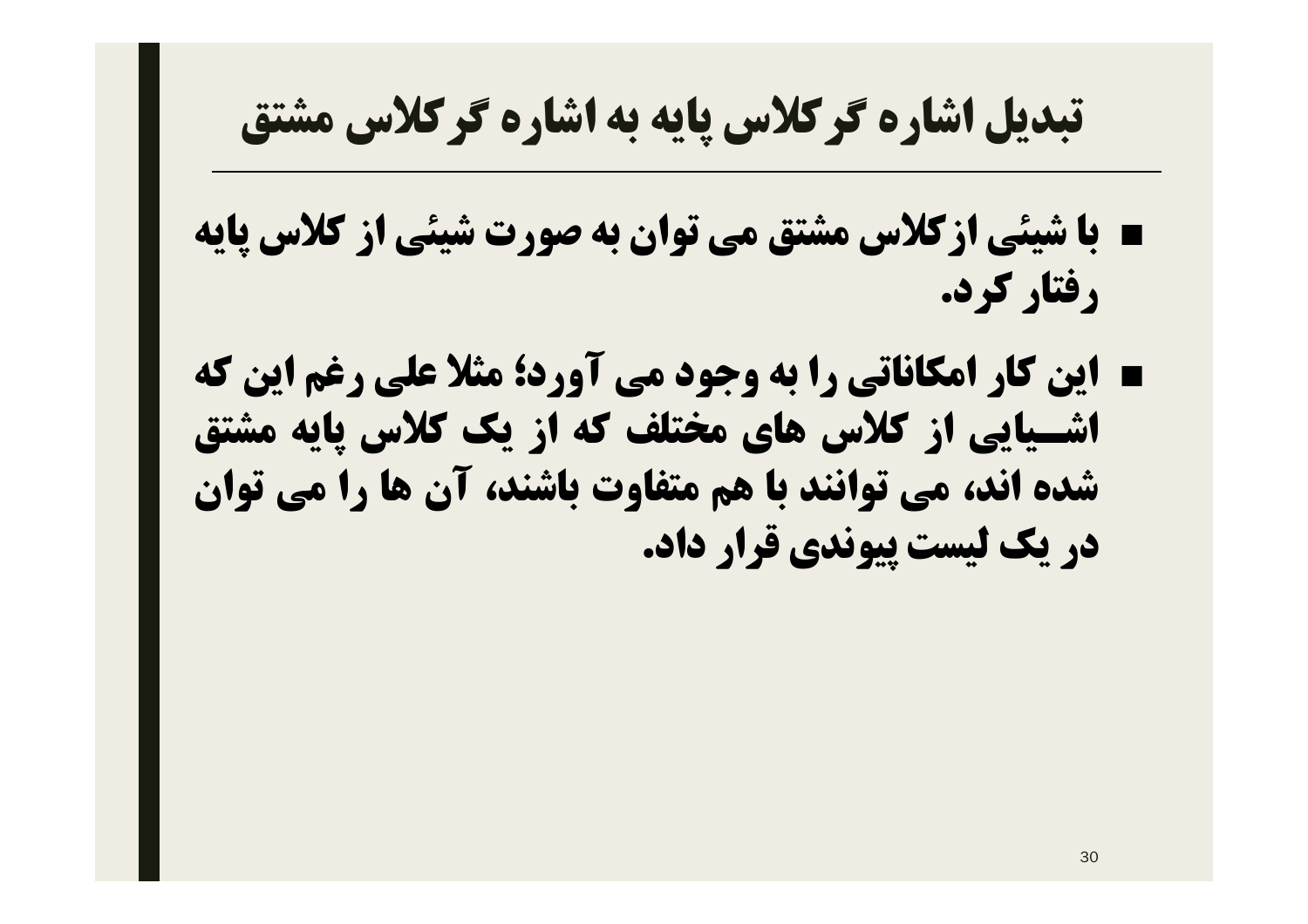**تبدیل اشاره گرکلاس پایه به اشاره گرکلاس مشتق**

#### **class point**

**{**

```
friend ostream &operator<<(ostream &, const point 
&);
 public:
    point(int = 0, int = 0); //default constructor
    void setPoint(int, int); //set coordinates
    int getx() const; //get x coordinate
    int gety() const; //get y coordinate
 protected: // accessible by
derived class
    int x, y;
};
int point:: getx() const //get x coordinate
{
      return x;
}
int point::gety() const //get y coordinate
{
      return y;
}
```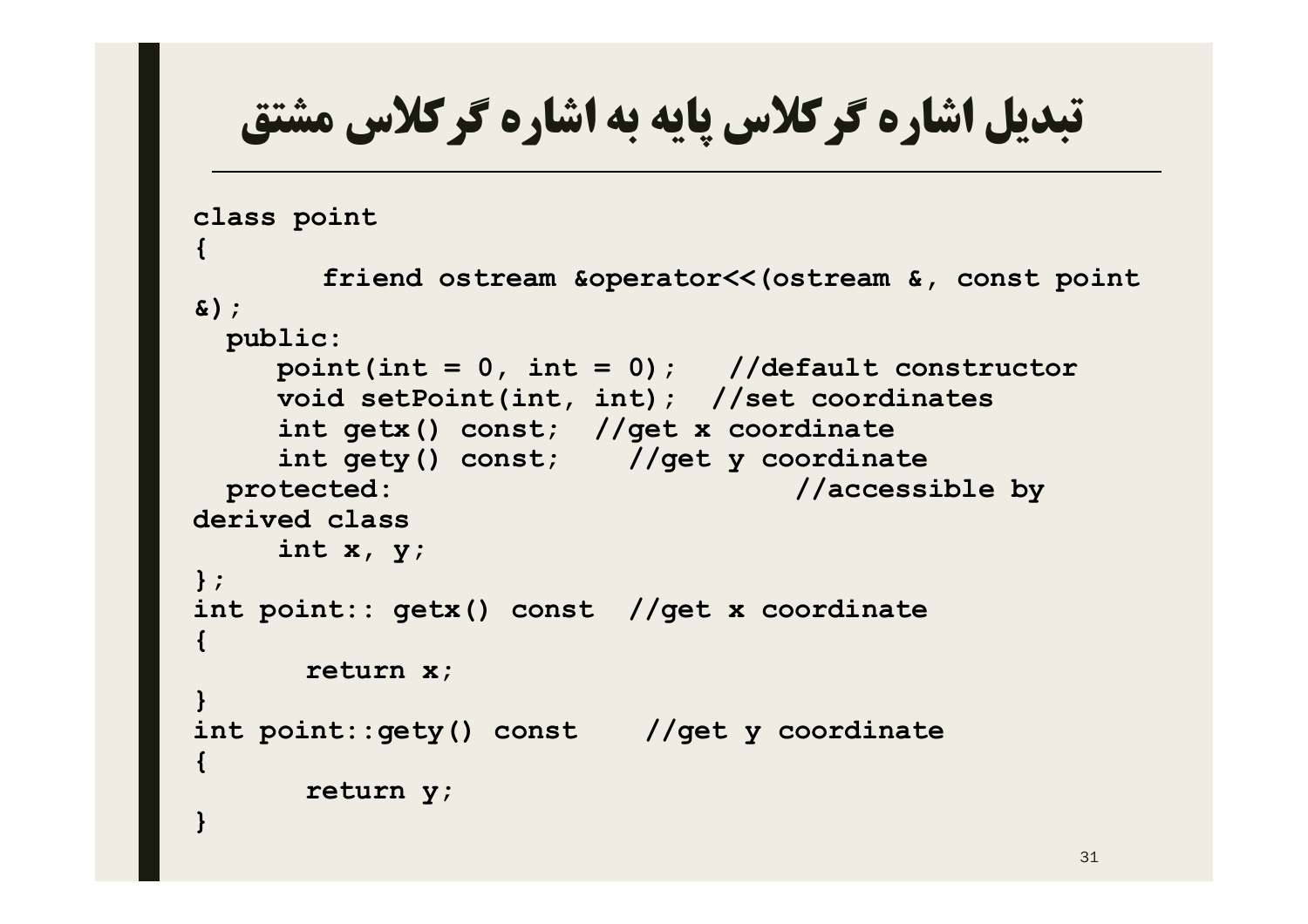# **تبدیل اشاره گرکلاس پایه به اشاره گرکلاس مشتق**

```
point::point(int a, int b)
{
       setPoint (a, b);
}
void point::setPoint(int a, int b)
{
   x = a;
   y = b;
}
//outpot point with overloaded <<
ostream &operator<<(ostream &output, const point &p)
{
  output << '[' << p.x << ", " << p.y << ']';
 // output <<" In point << " << endl;
  return output;
}
```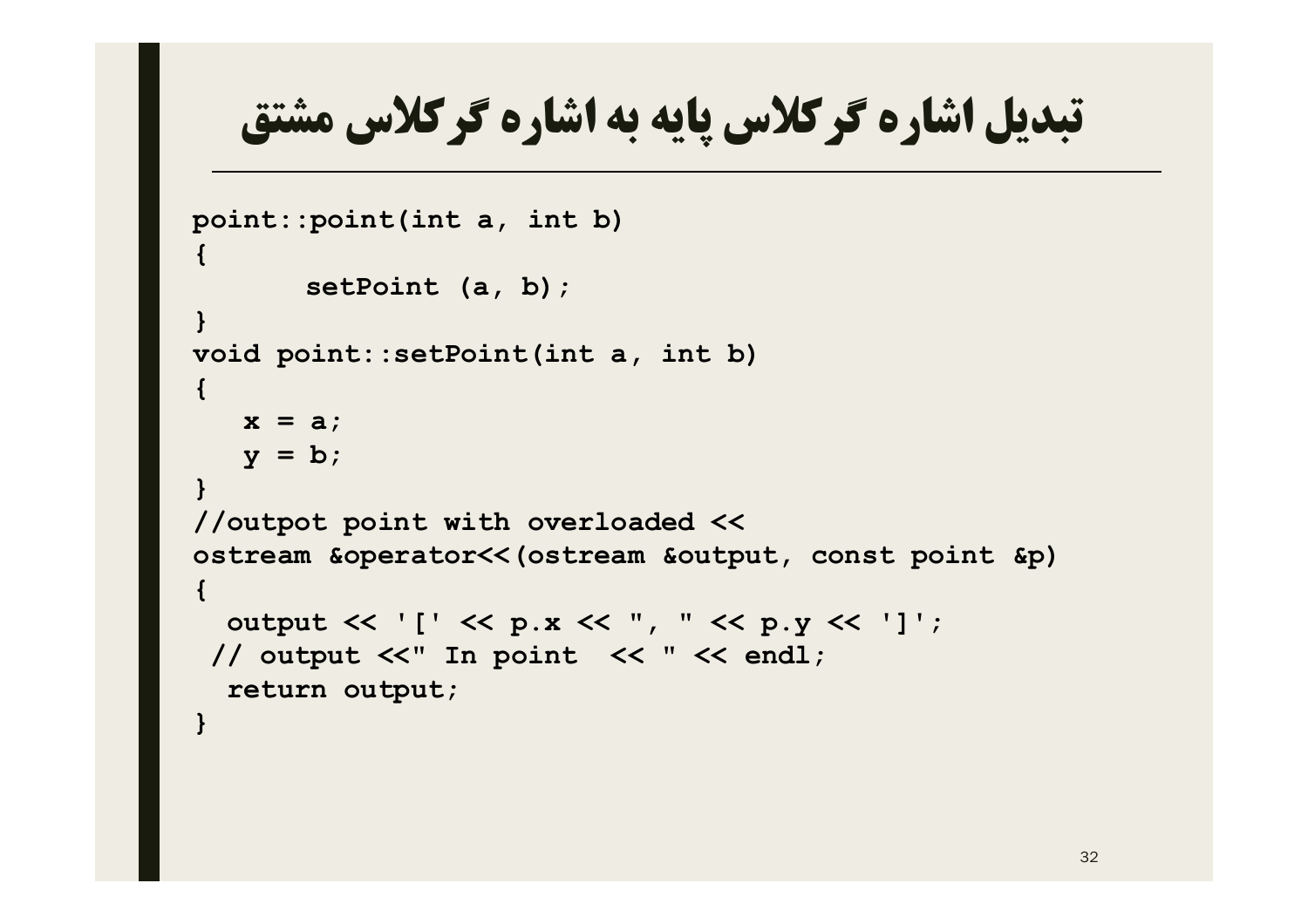```
تبدیل اشاره گرکلاس پایه به اشاره گرکلاس مشتق
class circle : public point
{
    friend ostream &operator<<( ostream &, const circle 
&);
  public:
     circle (double r = 0.0, int x = 0, int y = 0);void setRadius(double); //set radius
     double getRadius() const; //return radius
     double area() const; //calculate area
  protected:
     double radius;
};
circle::circle(double r, int a, int b) : point(a, b) 
//call base class constructor
{
 setRadius(r);
} 33
```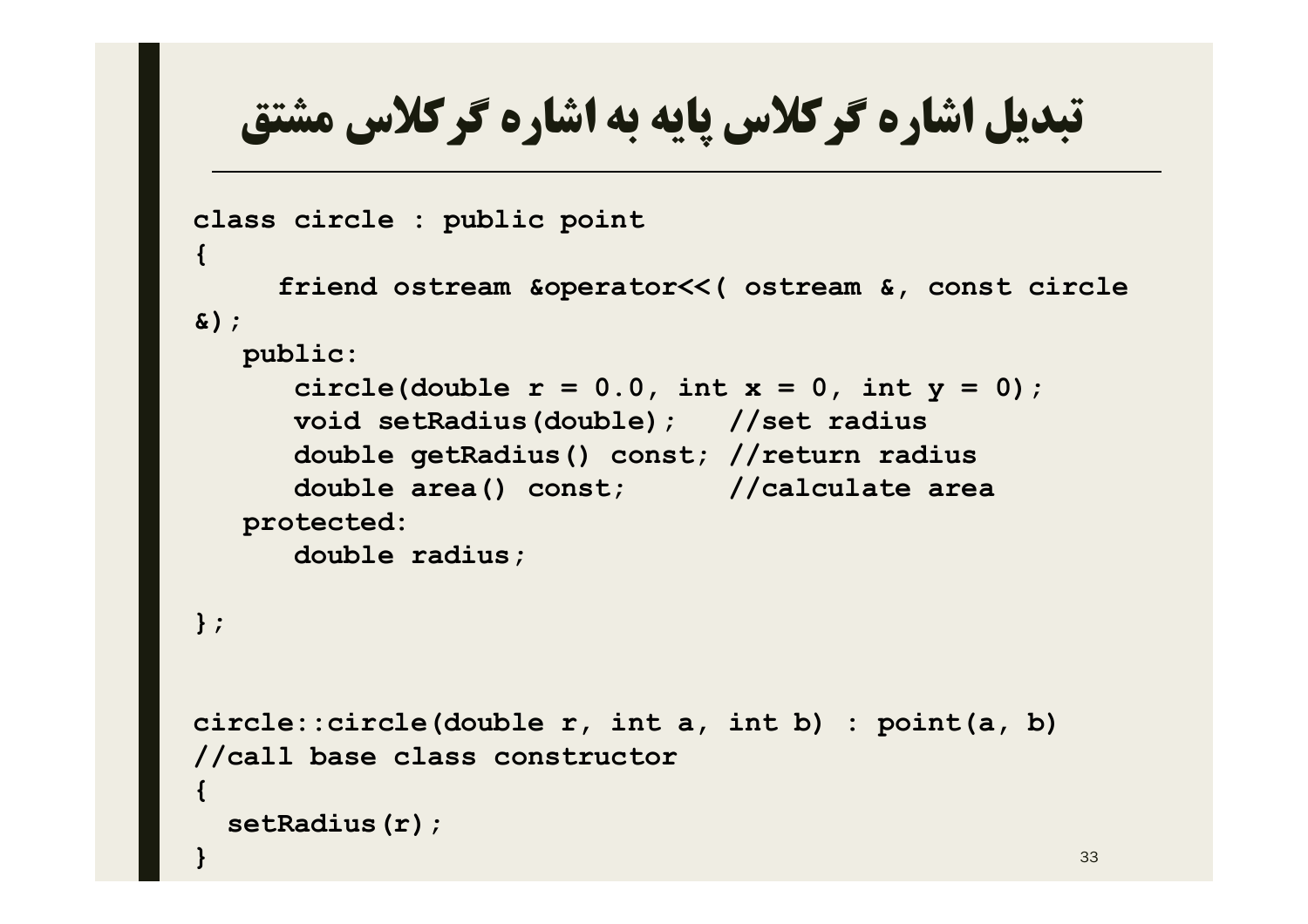**تبدیل اشاره گرکلاس پایه به اشاره گرکلاس مشتق**

```
void circle::setRadius(double r)
{
  radius = (r \ge 0 ? r : 0);}
//****get radius of circle
double circle::getRadius() const
{
  return radius;
}
//calculate area of circle
double circle::area() const
{
  return 3.14159 * radius * radius;
}
//**output a circle in the form:
//center = [x, y]; radius = #.##
ostream &operator<<( ostream &output, const circle &c)
{
  output << "Center = " << static_cast < point >( c )
         << "; Radius = " << c.radius;
  return output;
} 34
```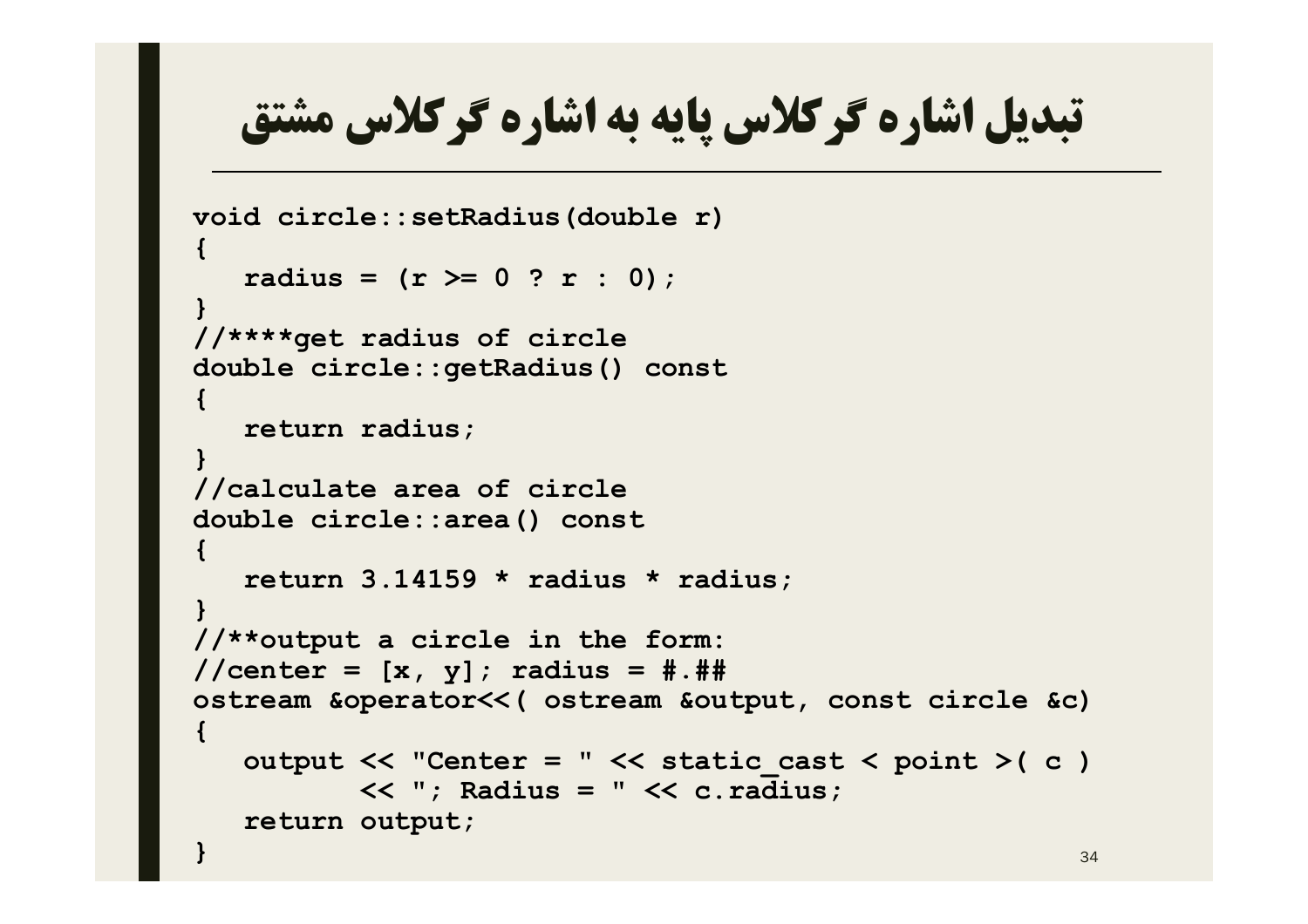**تبدیل اشاره گرکلاس پایه به اشاره گرکلاس مشتق**

```
int main()
{
 point *pointPtr = 0, p(30, 50);
  circle *circlePtr = 0, c(2.7, 120, 89);
  cout \lt\lt "point p: " \lt\lt p \lt\lt endl
           \prec "\circle c: " \prec c \prec endl;
  //treat a circle as a point(see only the base class part)
  pointPtr = &c; //assign address of circle to pointPtr
  cout << "\ncircle c (via *pointPtr): "
          << (*pointPtr) << '\n';
  //treat a circle as a circle(with some casting)
  pointPtr = &c;
  //cast base-class pointer to derived-class pointer
  circlePtr = static_cast<circle *>(pointPtr);
  cout << "\ncircle c(via *circleptr) :\n" << *circlePtr
       << "\nArea of c(via circlePtr): "
       << circlePtr -> area() << endl;
  //DANGEROUS: treat a point as a circle
  pointPtr = &p;
  //cast base-class pointer to derived-class pointer
  circlePtr = static_cast<circle *>(pointPtr);
}
```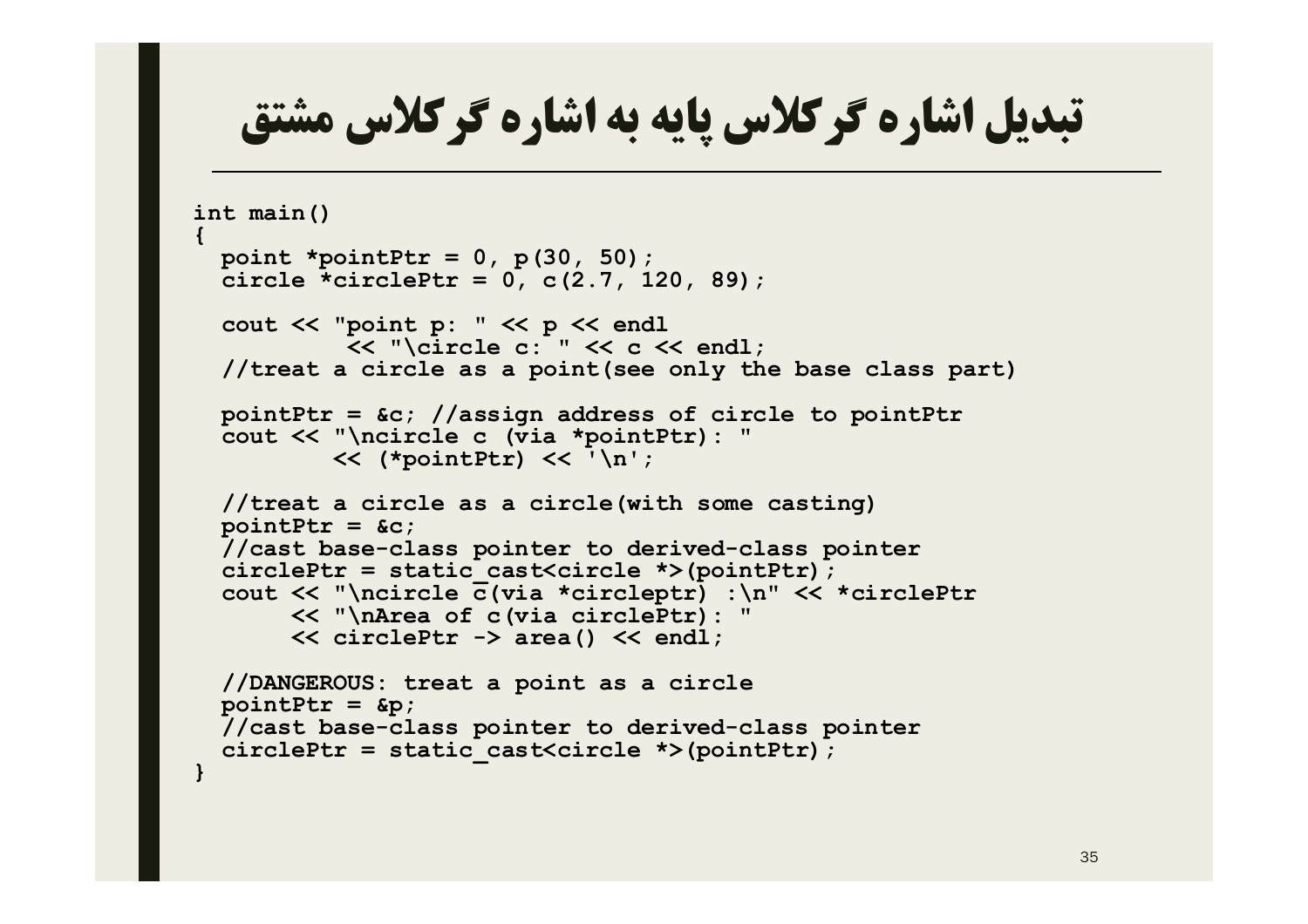■**ویژگی منحصر به فرد دیگري که وراثت امکان آن را به ما می دهد هم پوشانی توابع عضو کلاس هاي پایه و مشتق است به این معنی که در هر دو کلاس یک تابع با یک اسم مشترك داریم براي مثال در مثال اشکال هم کلاس پایه و همه ي کلاس هاي مشتق آن، تابع ترسیم را دارند و از آنجایی که اشیاء کلاس مشتق قابلیت صدا زدن توابع عضو کلاس پایه را دارند این سـوال پیش می آیـد که کدام تابع فراخوانی می شود؟**

| class Base          | class Derived : public Base |
|---------------------|-----------------------------|
|                     |                             |
| public:             | public:                     |
| void $Fun()$ ;      | void $Fun()$ ;              |
| Base();             | Derived();                  |
| virtual ~Base();    | virtual ~Derived();         |
| $\vert \cdot \vert$ | };                          |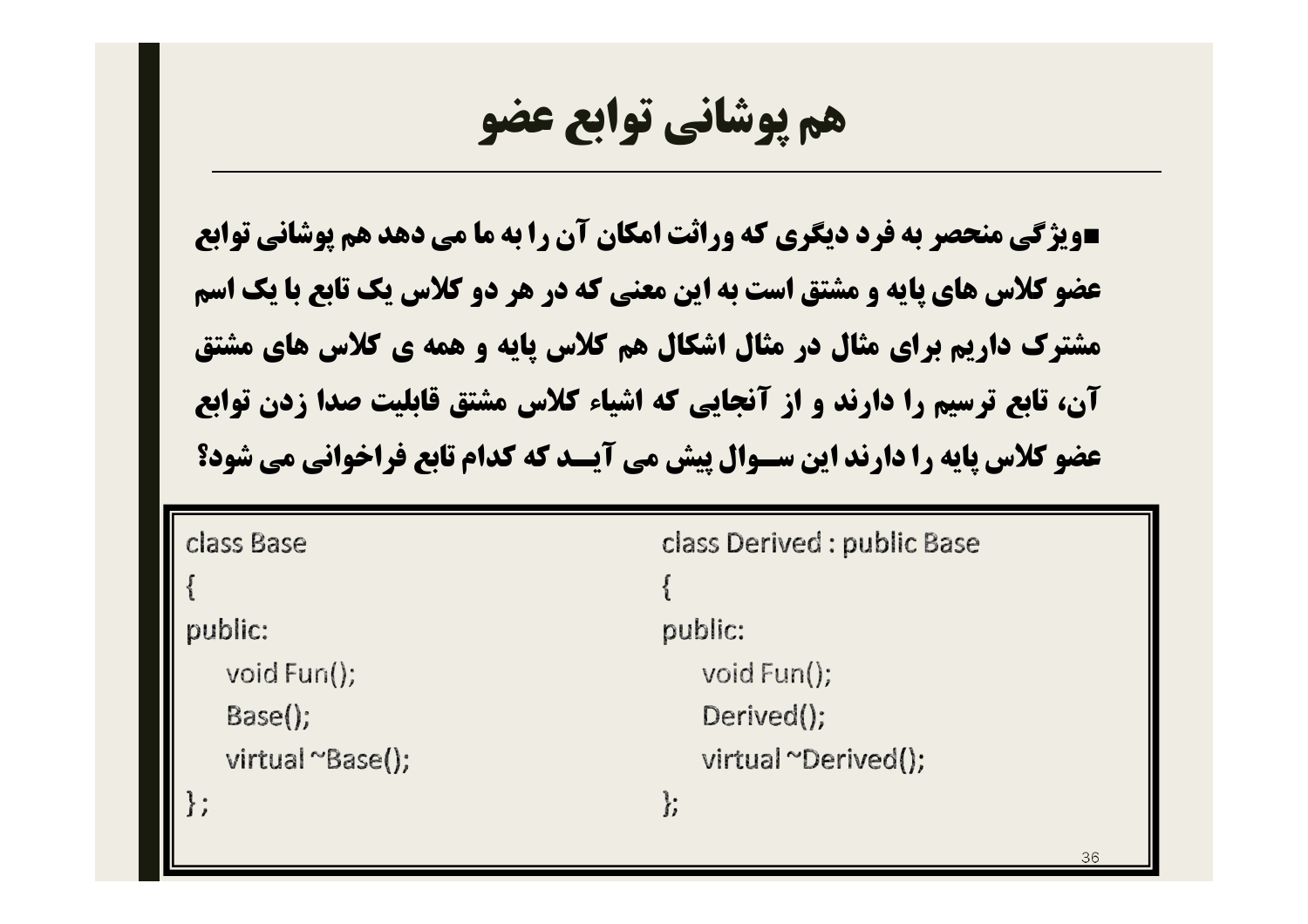■**که اگر مثل قدیم توابع را تعریف کنیم تابع کلاس مشتق فراخوانده می شود (مثال بالا). اگر الگوي دو تابع یکسان نباشد، به جاي اینکه تابع جایگزین شود، تعریف مجدد (Override (می شود. اما اگر در کلاس مشتق در هنگام تعریف تابع از عملگر تعیین حوزه (::) استفاده کنیم تابع ازکلاس پایه**

**فراخوانده می شود!**

| class Base       | class Derived : public Base |
|------------------|-----------------------------|
|                  |                             |
| public:          | public:                     |
| void $Fun()$ ;   | void $Fun()$ ;              |
| Base();          | Derived();                  |
| virtual ~Base(); | virtual ~Derived();         |
| $\cdot$          | $\}$                        |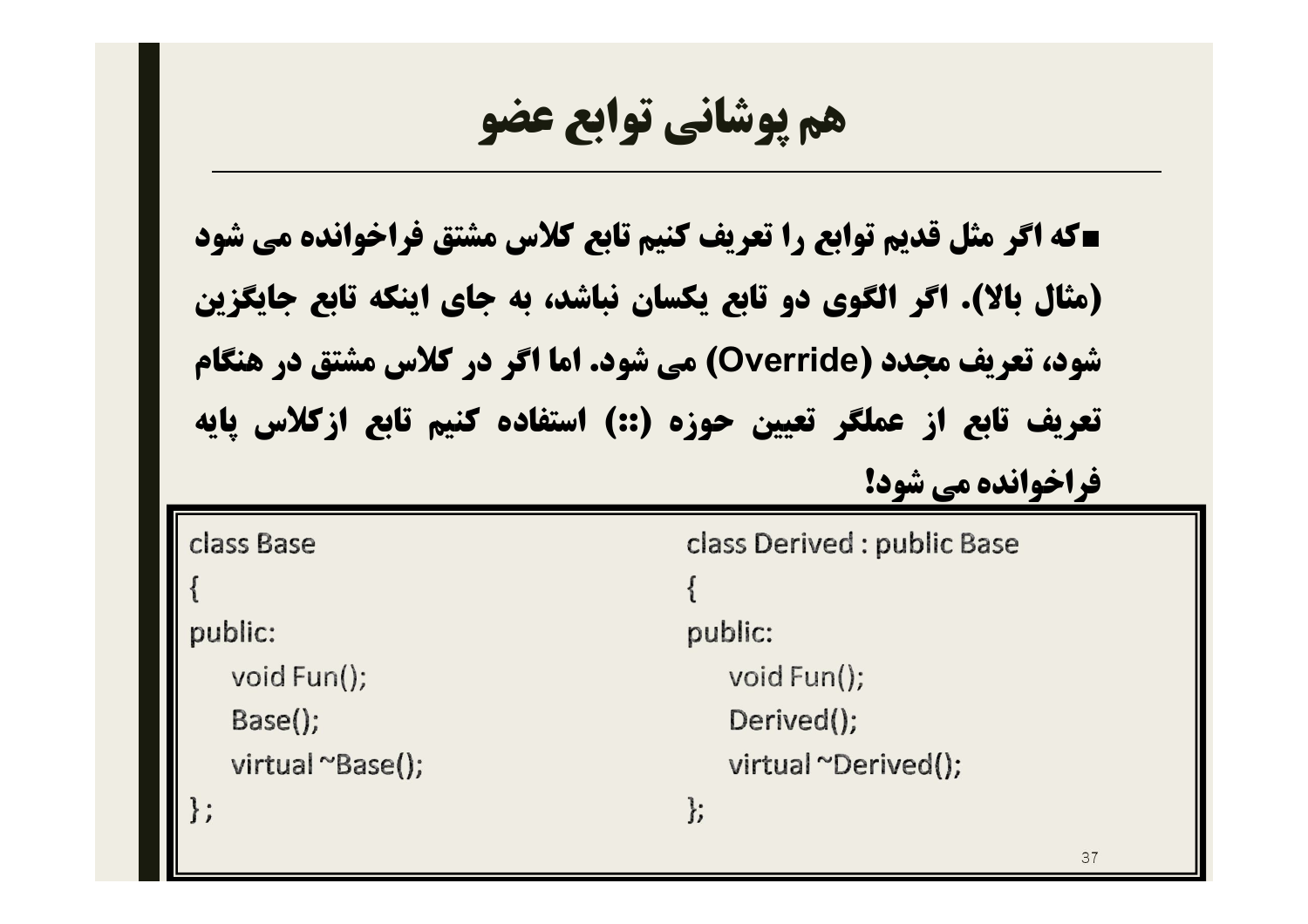```
هم پوشانی توابع عضو
class Employee
{
    public:
             Employee(string first, string last);
             Employee();
             void setName();
             void showName();
             void setSalary();
    private :
          string firstName;
          string lastName;
};
Employee::Employee() //default constructor
{
}
Employee::Employee(string first, string last)
{
       firstName = first;
       lastName = last;
}
```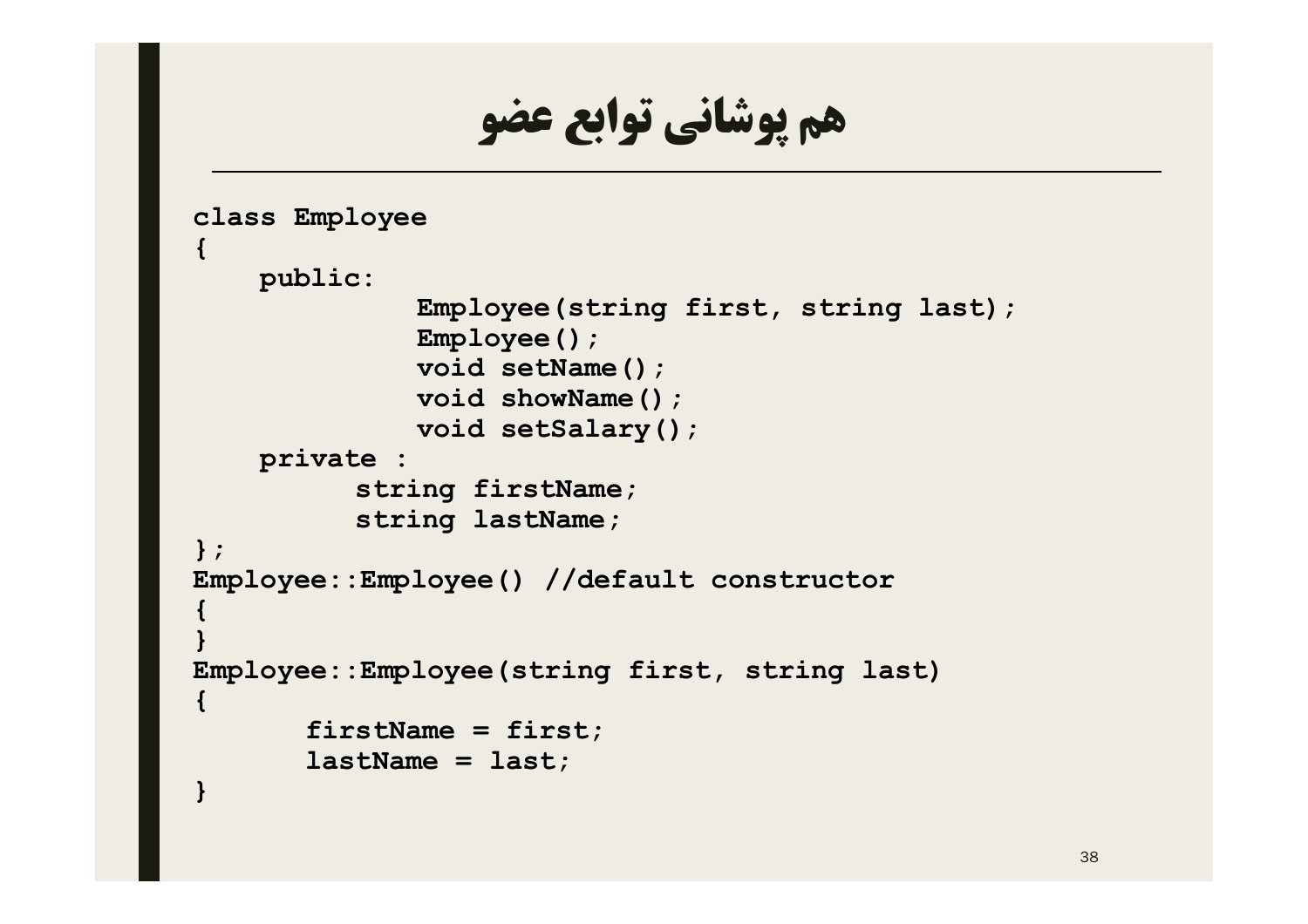```
void Employee::setName ()
{
       cout << "Enter first name, last name : " ;
       cin >> firstName >> lastName;
       cin.ignore();
}
//********************
void Employee::showName ()
{
       cout << "first name is : " << firstName
              << " , last name is : " << lastName << 
endl;
```
**}**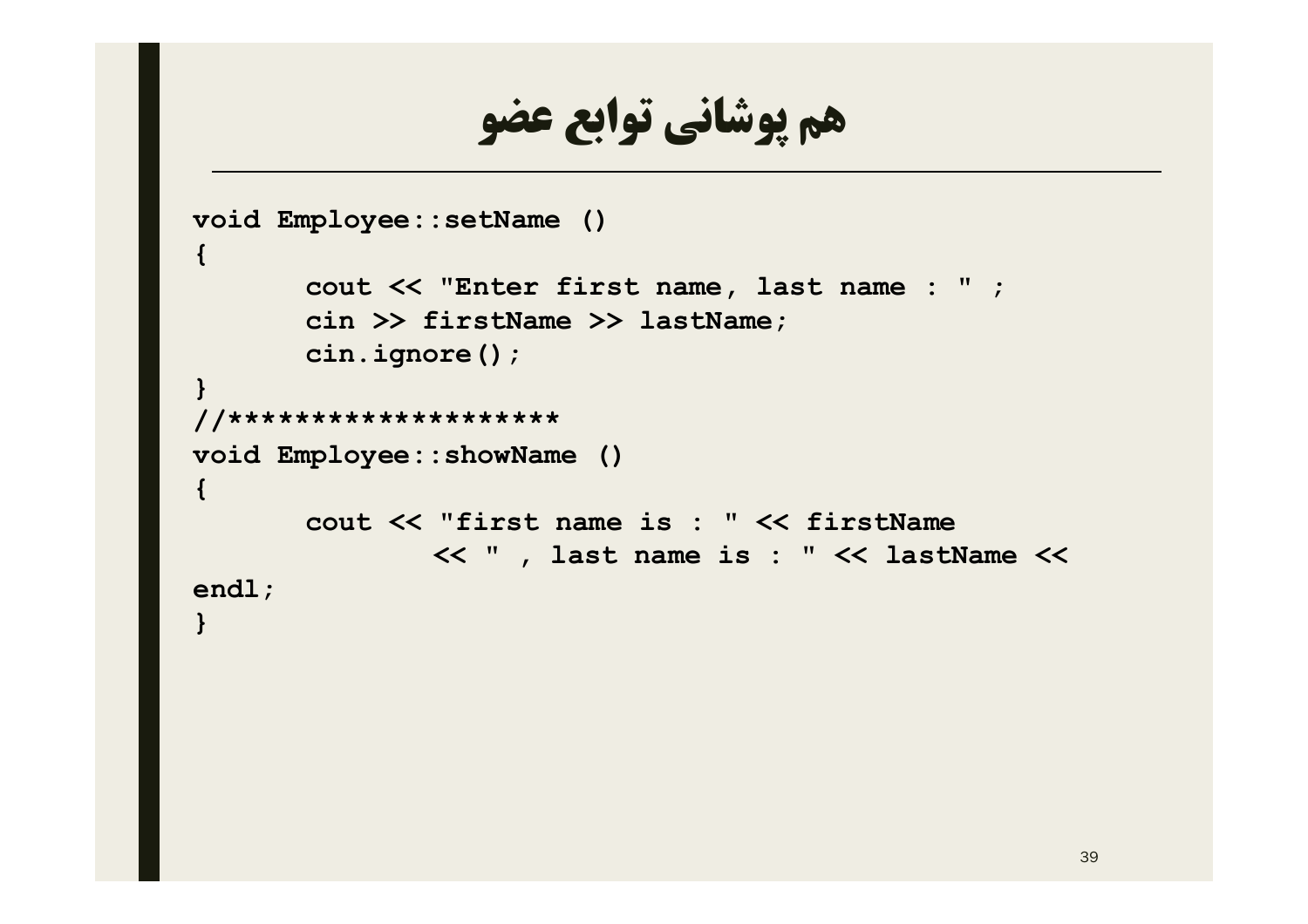```
class hourlyEmployee : public Employee
{
    public:
           hourlyEmployee(string first, string last, int 
h, int hp );
             hourlyEmployee();
             void showName();
             void setName();
    private :
              int hours;
              int hourPay;
};
hourlyEmployee::hourlyEmployee() //default constructor
{
}
```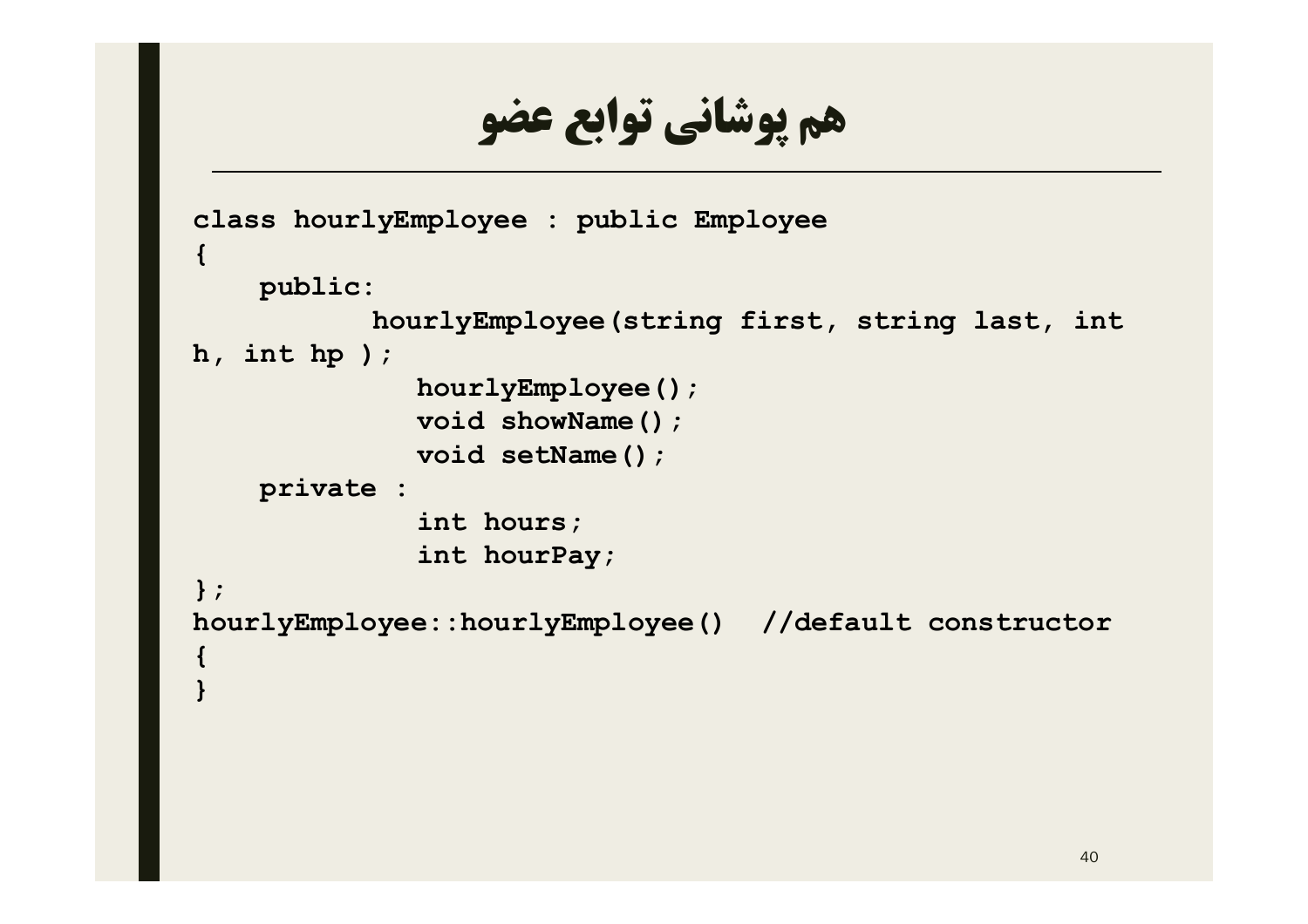```
hourlyEmployee::hourlyEmployee(string first, string last, 
int h, int hp) 
       :Employee(first, last) //call base class constructor
{
    hours = h;
       hourPay = hp;
}
void hourlyEmployee::setName()
{
   Employee::setName();
   cout << "hours and hourPay : " ;
   cin >> hours >> hourPay;
   cin.ignore ();
}
void hourlyEmployee::showName()
{
       Employee::showName();
       cout << "Wage = " << hours * hourPay << endl;
}
```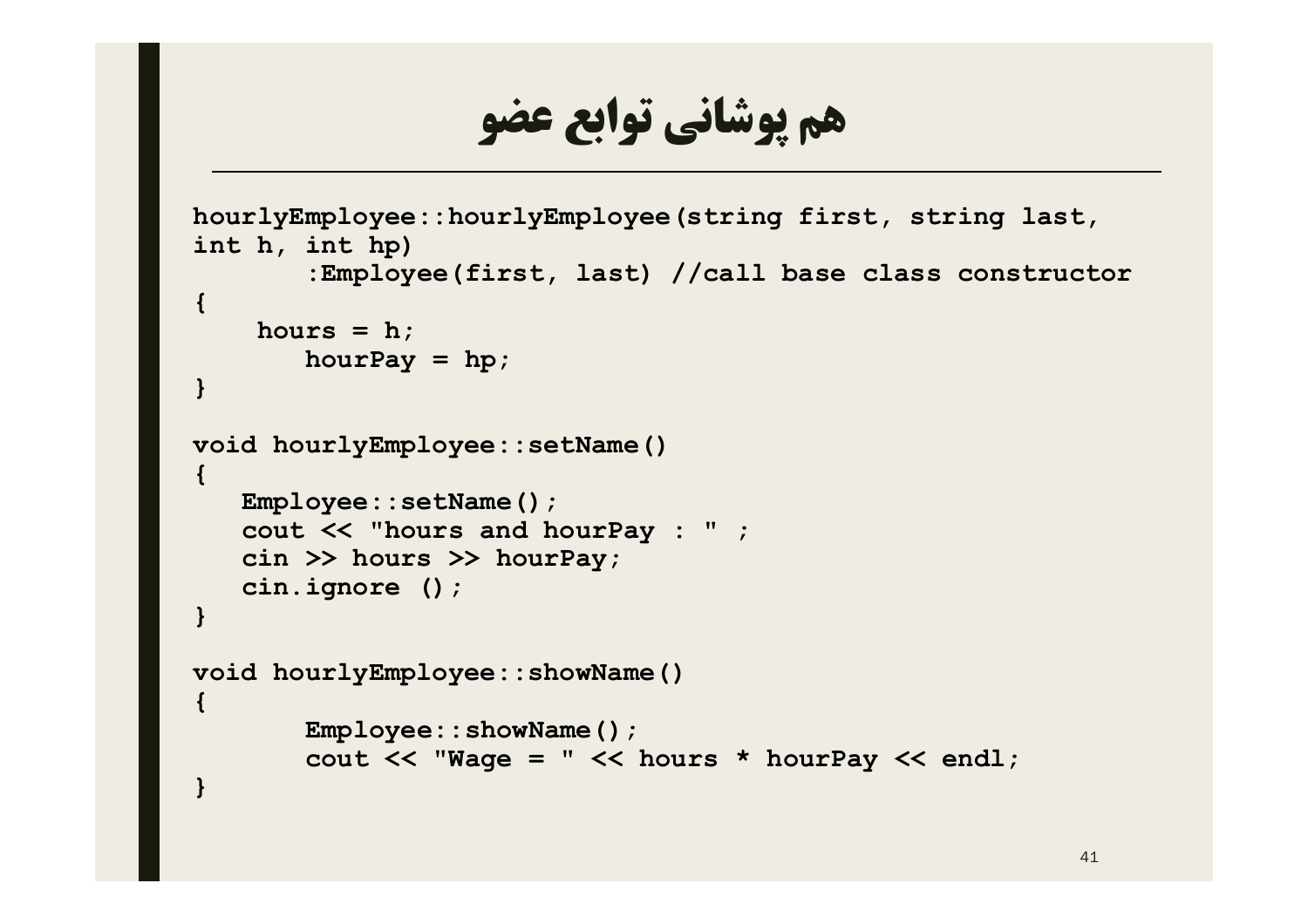```
int main()
{
    Employee emp1("Ali ", "Ahmadi");
  Employee emp2;
    hourlyEmployee hourEmp1("Reza" , "Razavi", 50, 20000);
   hourlyEmployee hourEmp2;
   cout << "Employee :";
   emp2.setName();
   cout << "hourly employee :";
   hourEmp2.setName();
   cout << "\nTwo employees are : " << endl;
   emp1.showName();
   emp2.showName();
   cout << "\nTwo hourly employees are : " << endl;
   hourEmp1.showName();
   hourEmp2.showName();
}
```